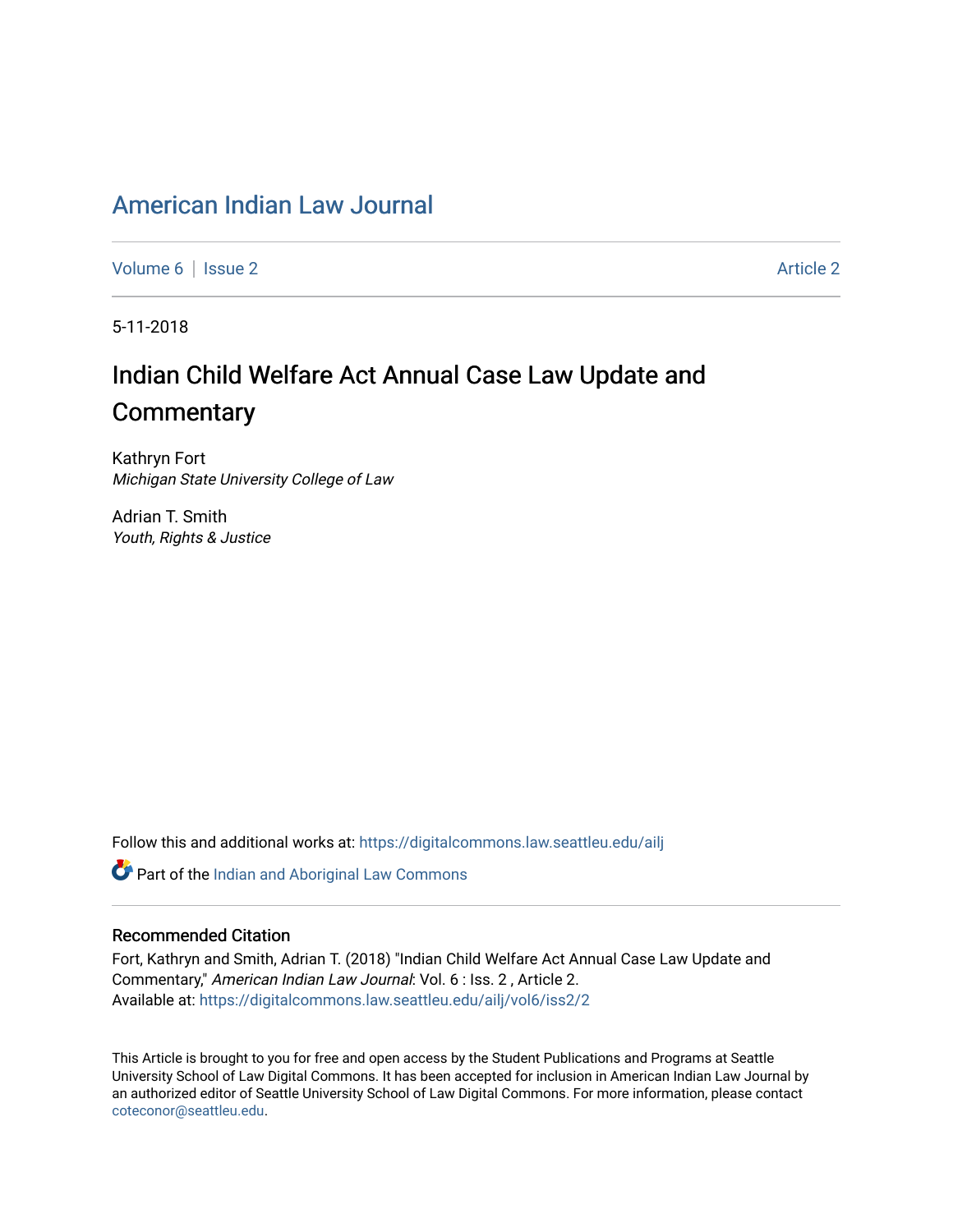# Indian Child Welfare Act Annual Case Law Update and Commentary

# Cover Page Footnote

Kathryn E. Fort is the Director of the Indian Law Clinic at Michigan State University College of Law and runs the ICWA Appellate Project. She graduated from MSU College of Law in 2005. Adrian (Addie) T. Smith is an attorney with Youth, Rights & Justice in Portland, Oregon, and was previously the Government Affairs and Advocacy Staff Attorney at the Nation Indian Child Welfare Association. She graduated from Washington University in St. Louis Schools of Law and Social Work in 2012.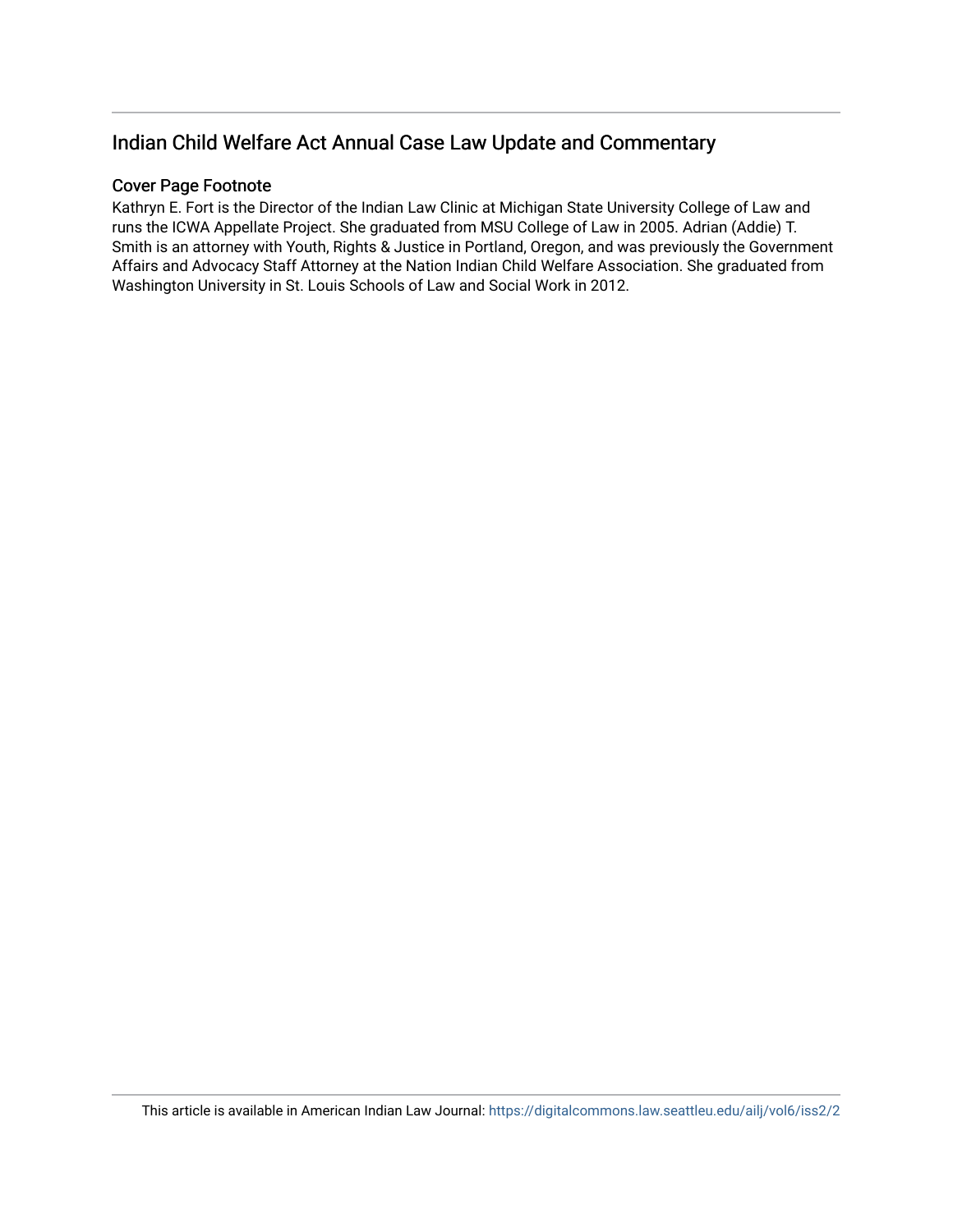# INDIAN CHILD WELFARE ACT ANNUAL CASE LAW UPDATE AND COMMENTARY

*Kathryn E. Fort and Adrian T. Smith*

# CONTENTS:

| IV |  |
|----|--|
|    |  |
|    |  |
|    |  |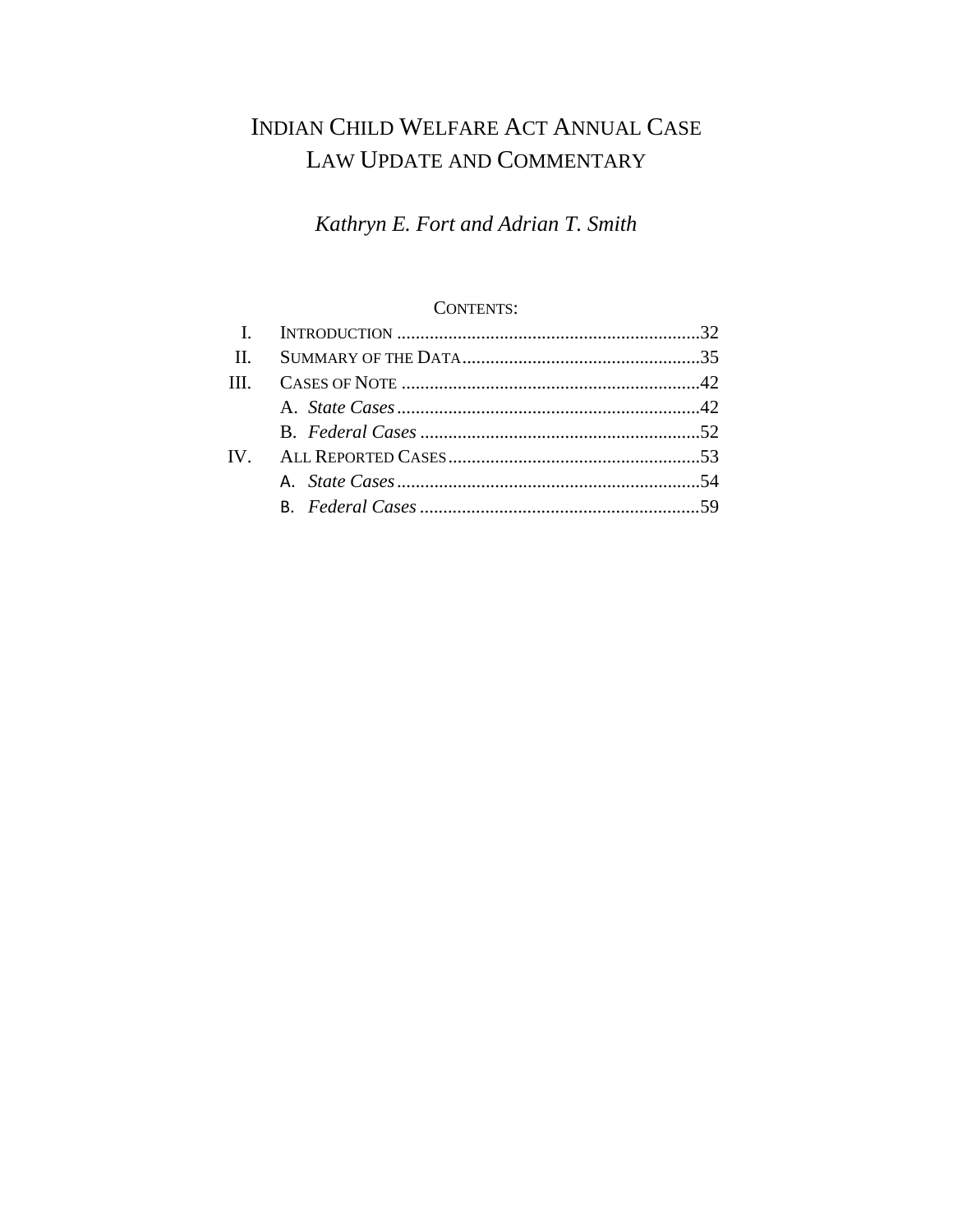# INDIAN CHILD WELFARE ACT ANNUAL CASE LAW UPDATE AND COMMENTARY

*Kathryn E. Fort and Adrian T. Smith*•

#### **ABSTRACT**

*There are, on average, 200 appellate cases addressing the Indian Child Welfare Act (ICWA) annually—though this number includes published and unpublished opinions.<sup>1</sup> There are usually around thirty reported state appellate court cases involving ICWA issues every year. There has never been a systematic look at the cases on appeal including an analysis of who is appealing, what the primary issues are on appeal, and what trends are present. This article seeks to fill that void.* 

*This article provides a comprehensive catalog of published ICWA jurisprudence from across all fifty states in 2017. Designed as a quick reference for the ICWA practitioner, this article summarizes key case decisions that have interpreted the law in meaningful, significant, or surprising ways. It also tracks current attempts by ICWA's opponents to overturn the law. By providing an overview of last year's ICWA cases, this article is meant to keep practitioners up-to-date so they can be effective in the juvenile courtroom without sorting through and reading the dozens of cases published across all fifty jurisdictions.* 

#### I. INTRODUCTION

In 1978, Congress recognized "that the States, exercising their recognized jurisdiction over Indian child custody proceedings through administrative and judicial bodies, have often failed to recognize the essential tribal relations of Indian people and the cultural and social standards prevailing in Indian communities and

<sup>•</sup> Kathryn E. Fort is the Director of the Indian Law Clinic at Michigan State University College of Law and runs the ICWA Appellate Project. She graduated from MSU College of Law in 2005. Adrian (Addie) T. Smith is an attorney with Youth, Rights & Justice in Portland, Oregon, and was previously the Government Affairs and Advocacy Staff Attorney at the Nation Indian Child Welfare Association. She graduated from Washington University in St. Louis Schools of Law and Social Work in 2012.

<sup>&</sup>lt;sup>1</sup> Data on file with the authors and journal.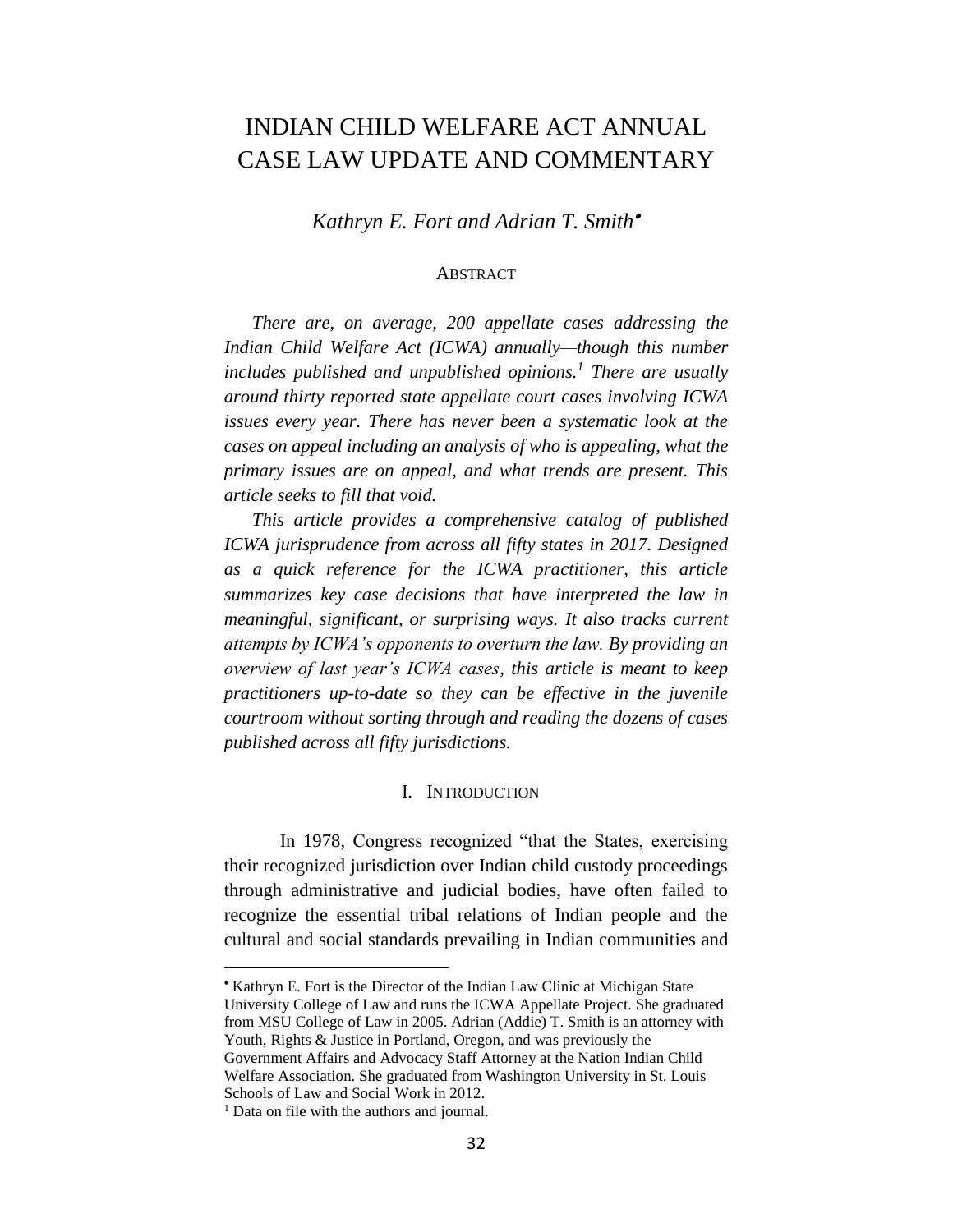families" and that this led to "an alarmingly high percentage of Indian families [being] broken up by the removal, often unwarranted, of their children from them by nontribal public and private agencies."<sup>2</sup> To address this nationwide issue, Congress passed the Indian Child Welfare Act.<sup>3</sup> ICWA creates "minimum Federal standards for the removal of Indian children from their families and the placement of such children in foster or adoptive homes" that state administrative and judicial bodies must follow and enforce. 4

Because of this fundamental structure—a federal law, interpreted and litigated in state courts—tracking appellate litigation interpreting ICWA is relatively easy. Indeed, state court decisions make up the body of ICWA case law and have influence beyond the state in which they are decided. That is because state courts often turn to "sister jurisdictions" when deciding matters related to ICWA precisely because it is a federal law applied across the states.<sup>5</sup> For this reason, unlike other child dependency attorneys, an ICWA practitioner has to stay up to date on decisions from across the country in addition to decisions in their home state. This can be particularly difficult for those with an active caseload and limited access to legal databases, such as in-house tribal ICWA attorneys, parents' attorneys, and child advocates (including guardians ad litem or children's attorneys). It has become increasingly evident that practitioners are in need of an annual published account of the

<sup>2</sup> 25 U.S.C. § 1901-1963 (4)–(5) (1978).

<sup>3</sup> 25 U.S.C. §§ 1901 (1978). For an overview of ICWA's provisions,

requirements, and an introduction to the law, *see A Practical Guide to the Indian Child Welfare Ac*t, NATIVE AMERICAN RIGHTS FUND,

https://www.narf.org/nill/documents/icwa/ [ https://perma.cc/M6Q3-W4ZP]; B.J. JONES ET AL., THE INDIAN CHILD WELFARE ACT HANDBOOK ( $2<sup>nd</sup>$  ed. 2008); *Indian Child Welfare Act Judicial Benchbook*, NAT'L COUNCIL OF JUVENILE AND FAMILY COURT JUDGES,

http://www.ncjfcj.org/sites/default/files/NCJFCJ\_Benchbook\_Final\_Web.pdf. <sup>4</sup> 25 U.S.C. § 1902 (1978).

<sup>5</sup> *See, e.g.*, Dep't of Human Servs. v. J.G., 317 P.3d 936, 945 n.11 (Or. Ct. App. 2014) (looking to decisions of sister states when interpreting the Act); In re Esther V*.*, 248 P.3d 863, 871 (N.M. 2011); *In re* Welfare of R.S., 805 N.W.2d 44, 65 (Minn. 2011); *In re* A.R., 310 P.3d 1007, 1014 (Colo. Ct. App. 2012). *See In re* N.B., 199 P.3d 16, 19 (Colo. App. 2007) (for a discussion of cases from the "several states" regarding ICWA's application in step-parent adoptions), which was cited to in *In re* Adoption of T.A.W*.*, 383 P.3d 492 (Wash. 2016) (applying WICWA to step-parent adoptions), which was further cited to and discussed in S.S. v. Stephanie H., 388 P.3d 569, 574 (Ariz. Ct. App. 2017) (applying ICWA to a private abandonment and step-parent adoption proceeding).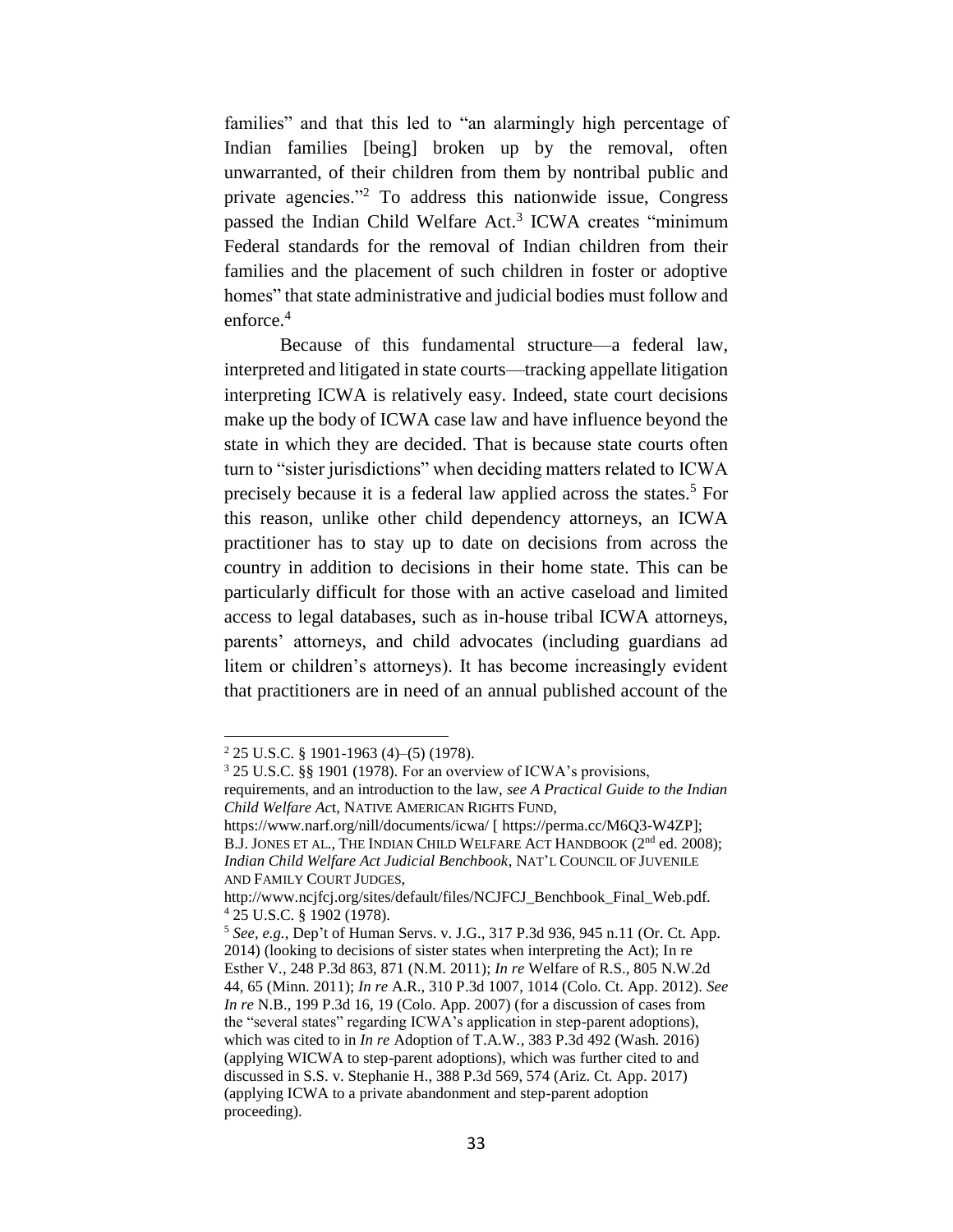cases.<sup>6</sup> Although much of family law is under the purview of the states,<sup>7</sup> ICWA, which is grounded in the federal government's trust responsibility to tribes and Indian people, holds a unique place in child welfare jurisprudence.<sup>8</sup> It is a federal law that must be implemented in state courts—jurisdictions where there can be a great deal of legislative diversity. 9

ICWA's provisions include, among other elements, requirements that a state inquire into the membership status of a tribal child,<sup>10</sup> provide tribes and parents notice of child welfare proceedings, $11$  ensure that tribes are given the opportunity to intervene in the such proceedings, <sup>12</sup> transfer jurisdiction to the tribal court,<sup>13</sup> provide active efforts,  $14$  and present testimony of a qualified expert witness<sup>15</sup> before placing an Indian child in foster care or

<sup>8</sup> S*ee* 25 U.S.C. § 1901 (1)–(2) (1978).

<sup>&</sup>lt;sup>6</sup> In 2017 alone, Professor Fort's clinic handled inquiries in sixty-three different cases from more than thirty tribes handling cases in more than twenty states. Additionally, for the past few years, Professor Fort has been collecting ICWA cases and discussing them online, and the need for a formal compendium has become increasingly obvious based on the inquiries from around the country that both authors have received on a weekly basis. *See ICWA Appellate Project*, TURTLETALK, https://turtletalk.wordpress.com/icwa/.

<sup>7</sup> *But see generally* JILL ELAINE HASDAY, FAMILY LAW REIMAGINED (2014) (arguing family law has long been the purview of the federal government *and*  the states, despite Supreme Court dicta stating otherwise).

<sup>9</sup> While federal funding under IV-E of the Social Security Act requires states to pass certain standards for foster care placements and termination of parental rights, there are many areas of state law that vary by state. *See, e.g.*, *Consent to Adoption* (2017), CHILD WELFARE INFORMATION GATEWAY,

https://www.childwelfare.gov/pubPDFs/consent.pdf [https://perma.cc/M8L9- NJEQ]; *Representation of Children in Child Abuse and Neglect Proceedings* (2014), CHILD WELFARE INFORMATION GATEWAY,

https://www.childwelfare.gov/pubPDFs/represent.pdf [https://perma.cc/L3QZ-NN7T]; *Rights of Unmarried Fathers* (2014), CHILD WELFARE INFORMATION GATEWAY, https://perma.cc/LBK7-3N35; *Definition of Child Abuse and Neglect*  (2016), CHILD WELFARE INFORMATION GATEWAY,

https://www.childwelfare.gov/pubPDFs/define.pdf [https://perma.cc/X5Q7- D9N7]. Even in an area where state law is arguably quite similar—child abuse and neglect cases, for example—the vocabulary across the states varies tremendously. Indeed, the authors of this article debated whether to call them "abuse and neglect cases" (Michigan terminology) or "child dependency cases" (Oregon terminology).

<sup>10</sup> 25 U.S.C. § 1912(a) (1978).

<sup>11</sup> *Id.*

<sup>12</sup> 25 U.S.C. § 1911(c) (1978).

<sup>13</sup> *Id.* at §1911(b).

<sup>14</sup> 25 U.S.C. § 1912(d) (1978).

<sup>15</sup> *Id.* at §1912 (e)-(f).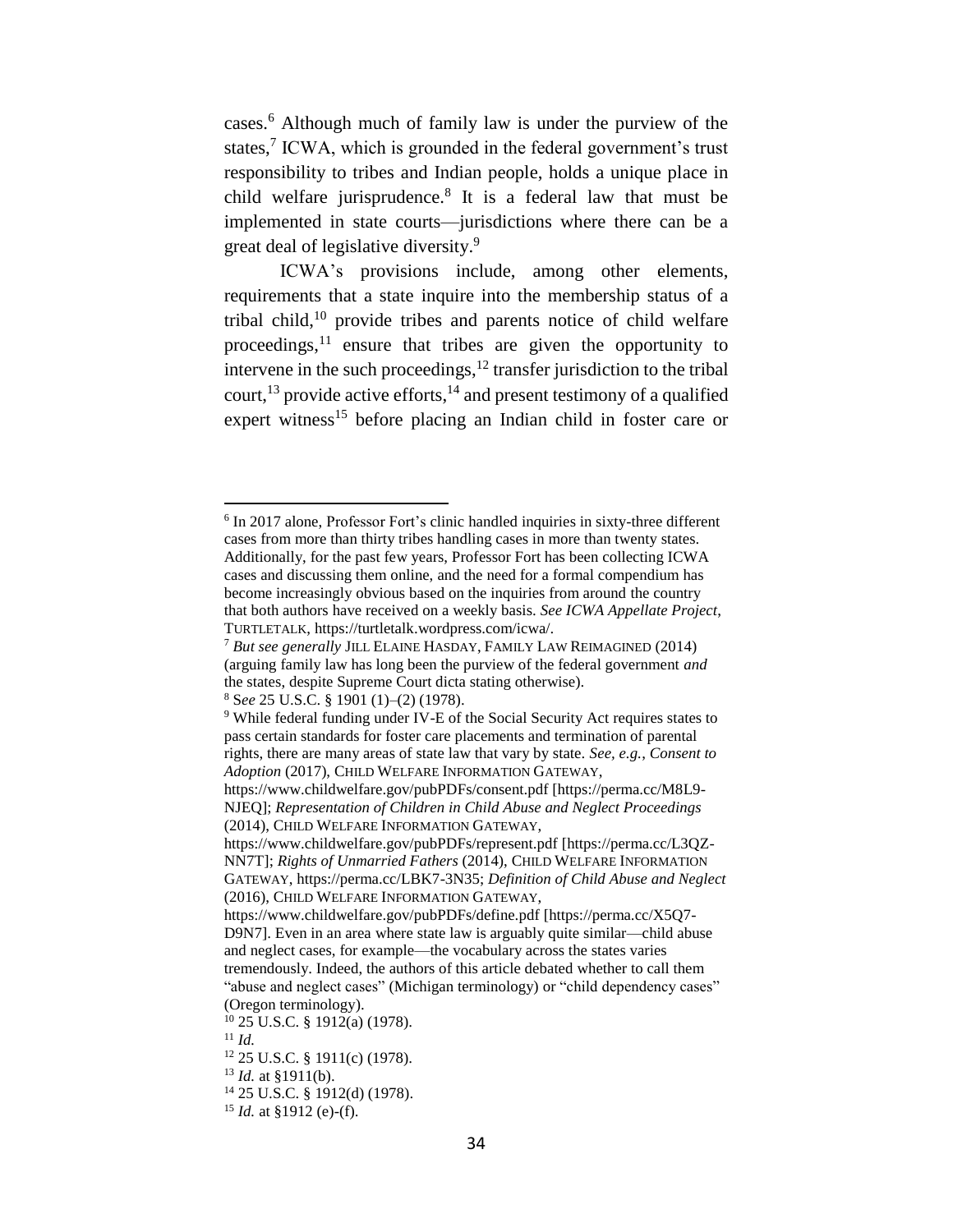terminating the parental rights to the Indian child, both under heightened burdens of proof.<sup>16</sup>

Courts have interpreted ICWA to apply in conjunction with, and in some instances on top of, state child welfare laws. <sup>17</sup> When an Indian child, as defined in the law, is subject to a child custody proceeding, *also* defined in the law, state courts must follows its standards and implement its protections.<sup>18</sup> Though ICWA is not the only federal intrusion into state child welfare proceedings, it is one of the few laws that Congress has not required states to incorporate into their codes in order to receive federal child welfare funding. While many states have incorporated parts of the Act only a handful have passed comprehensive Indian child welfare acts.<sup>19</sup>

To best serve the active practitioner, this article first provides an overview of case data, including information on where there were reported and unreported decisions interpreting ICWA, what provisions courts most commonly interpreted, and what themes arose in 2017. The article then provides descriptive commentary on a handful of 2017 state and federal cases that best illuminate the described themes. It closes with a full compendium of 2017 cases, which is topically organized for those practitioners who may not have access to this information.

## II. SUMMARY OF THE DATA AND NATIONAL TRENDS

As the numbers illustrate, ICWA is litigated more often than non-practitioners might imagine. State courts of appeal interpret the

<sup>16</sup> *Id.*

<sup>17</sup> *See In re* K.S.D, 904 N.W.2d 479, 482 (N.D. 2017); Valerie M. v. Ariz. Dept. of Economic Sec., 198 P.3d 1203, 1207 (Ariz. 2009)(collecting cases). <sup>18</sup> 25 U.S.C § 1903(1); *see also* Mississippi Band of Choctaw Indians v. Holyfield, 490 U.S. 30, 42 (1989) (applying ICWA in "child custody proceedings" involving an "Indian child" as defined by the Act). <sup>19</sup> *See, e.g.*, Michigan Indian Family Preservation Act, MCL 712B.1-41. MICH. COMP. 712B.1-.41 (2013) (comprehensive state ICWA); Minnesota Indian Family Preservation Act, MINN. STAT. §§ 260.751-835. (2015) (comprehensive state ICWA); Washington Indian Child Welfare Act, WASH. REV. CODE §§13.38.010-190. (2011) (comprehensive state ICWA); Nebraska Indian Child Welfare Act, NEB. REV. STAT. §§ 43-1501-1516 (2015) (comprehensive state ICWA); ARIZ. REV. STAT. ANN. § 8-453 (A) (20) (2014) (merely requiring compliance with ICWA); COLO. REV. STAT. § 19-1-126 (2002) (requiring compliance with ICWA, specifically provisions related to inquiry, notification, determination, transfer to tribal court); Or. Rev. Stat. §§ 419A.116, 419B.090, 118, 150, 171, 185, 192, 340, 365, 366, 452, 476, 498, 500, 875, 878, 923 (imbedding ICWA standards in relevant areas across Oregon's dependency code).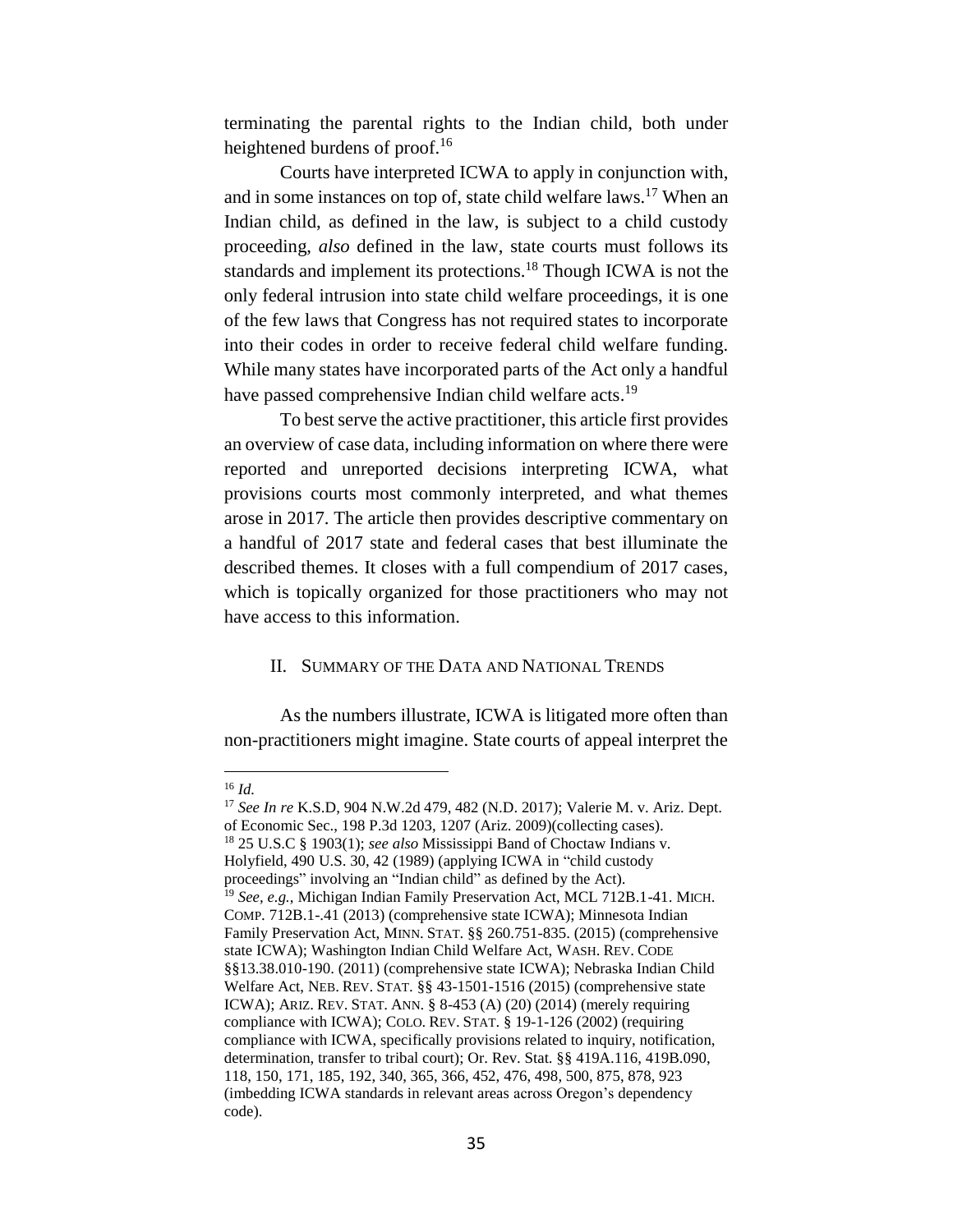law across the country at a rate of one every other day. There are, on average, 200 appellate cases annually—including published and unpublished opinions. <sup>20</sup> While unpublished opinions cannot be used as precedent, the authors include those cases in the numbers here. The question of why so many ICWA cases are unpublished is an unanswered one. A vast majority of these unpublished opinions addressed the issue of inquiry and notice—an area so common and well-established that there may no longer be a need to report these opinions—but beyond this topic, no clear pattern in unpublished cases emerges. For example, eight active efforts cases were unreported, as were three placement preference cases and three determinations regarding whether the case was a foster care proceeding under ICWA. In one case, Washington's court of appeals spent considerable time discussing and weighing one of the most important questions in an ICWA case—who may be a qualified expert witness (QEW) as required by the  $law$ <sup>21</sup> The opinion is unreported, however, so the ultimate holding—that a tribal social worker who is a member of the tribe she works for may be a QEW has no legal precedent in Washington.<sup>22</sup> While there is no clear reason for the sheer number of unreported ICWA cases, not counting or reading them severely understates the state ICWA appellate docket. The authors have only summarized reported cases, but practitioners may want to keep in mind that unreported ones may still provide significant legal research and reasoning useful to their case work.

Generally, thirty ICWA cases are reported in state appellate courts every year. However, there has never been a systematic look at the cases on appeal that includes an analysis of who is appealing, what the primary issues are on appeal, and what trends are present. Legal databases make both published and unpublished cases more readily available to practitioners and scholars, but the sheer volume of cases can be overwhelming. The authors of this article read every case as they were released through daily alerts from both Westlaw and LexisNexis. Each case was coded by the primary ICWA topic

<sup>20</sup> Data on file with the authors and journal.

<sup>21</sup> *In re* Dependency of K.S*.*, 199 Wash. App. 1034 (2017) (unpublished opinion); 25 U.S.C.§ 1912(e)–(f) (1978).

 $^{22}$  *In re* Dependency of K.S., 199 Wash. App. 1034.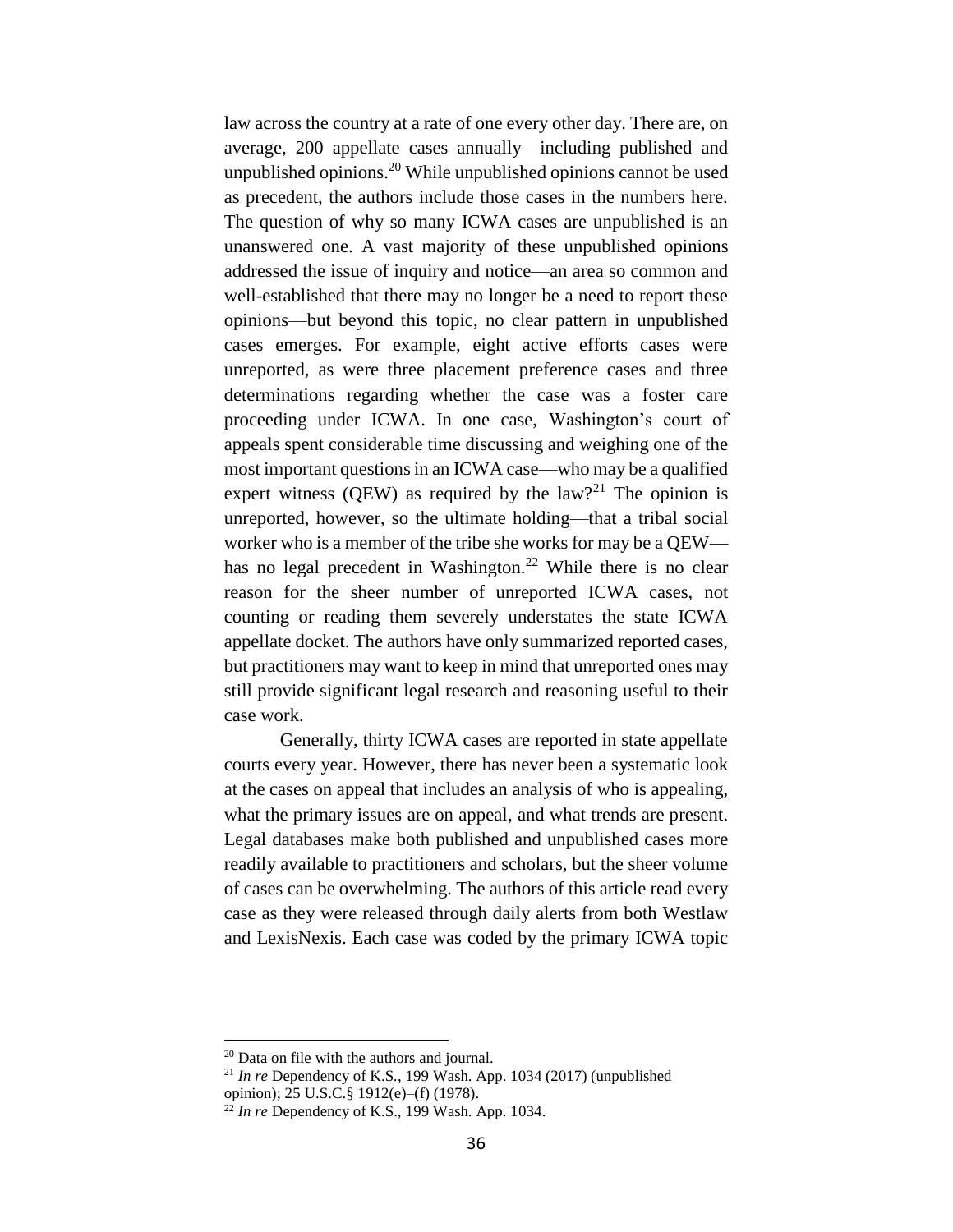on appeal.<sup>23</sup> The cases were also coded with the date, the court, the child's tribe,  $24$  the appellant, and how the court ruled.  $25$ 

In 2017 there were 214 appealed ICWA cases. <sup>26</sup> Thirty-four of those cases were published.<sup>27</sup> Supreme Courts in Alaska (six cases), Montana (two cases), Arizona, Nevada, Utah, South Dakota, Vermont, and North Dakota all decided ICWA cases this year, and all of them were reported. $2<sup>8</sup>$  The remaining opinions, published and unpublished, were authored by states' intermediate courts of appeal. The number of ICWA appellate cases varied significantly by jurisdiction, as does the number of cases which the courts chose to report.<sup>29</sup>

The most litigated issues were notice and inquiry, $30$  followed by active efforts, termination of parental rights (which includes burden of proof issues), placement preferences, transfer to tribal court, and issues concerning qualified expert witness testimony.<sup>31</sup> This year more than half of the notice cases were remanded for

<sup>&</sup>lt;sup>23</sup> Active efforts, qualified expert witness, inquiry, notice, transfer to tribal court, foster care proceeding (burden of proof), termination of parental rights (burden of proof), guardianship, Indian custodian, intervention.

 $24$  In notice cases, often there are a number of tribes identified as potential tribes for the child. We collect up to three named tribes and put them in the order they appear in the case.

 $25$  Affirm, remand, reverse, or dismissed.

<sup>&</sup>lt;sup>26</sup> Cases are collected from both Westlaw and Lexis over the course of the year via case alerts that collect cases from all fifty states and using the search terms "Indian Tribe," "American Indian," "Native American." The cases are sorted by case name, the date, the court, the state, whether the case is reported or not, the top two issues, up to three named tribes, the outcome of the case, and who appealed the case.

 $2^7$  Data on file with the authors and journal.

<sup>&</sup>lt;sup>28</sup> It is important to note that Alaska, Montana, North Dakota, and South Dakota, either do not have or use their court of appeals for child welfare cases; In these states, appeals are taken directly to the state supreme court. *See* Section III for a summary of these cases.

 $29$  California leads the states with 152 cases, but only five were reported. California has both the most number of cases, and one of the lowest percentages of unreported cases at three percent. Alaska is second with six opinions, three reported; followed by Michigan and Texas which each had five opinions, two reported. Kansas, Arizona, and Washington had a total of four cases. Although, Washington did not publish any of their decisions and Kansas and Arizona published two and three respectively. Both Arkansas and Utah had three cases, although none were reported in Arkansas all three were reported in Utah. Montana (2/1), North Carolina (2/1), and Minnesota (2/0) had two. Finally, the following states had one ICWA case: Connecticut, Indiana, Iowa, Massachusetts, Nebraska, Nevada, Ohio, Oregon, South Dakota, Missouri, Vermont, North Dakota, Illinois, and Wisconsin.

 $30$  Notice (132), Inquiry (twenty-nine).

<sup>&</sup>lt;sup>31</sup> Placement Preferences (seven), Active Efforts (ten), Termination of Parental Rights (nine), Transfer to Tribal Court (four), and QEW (four).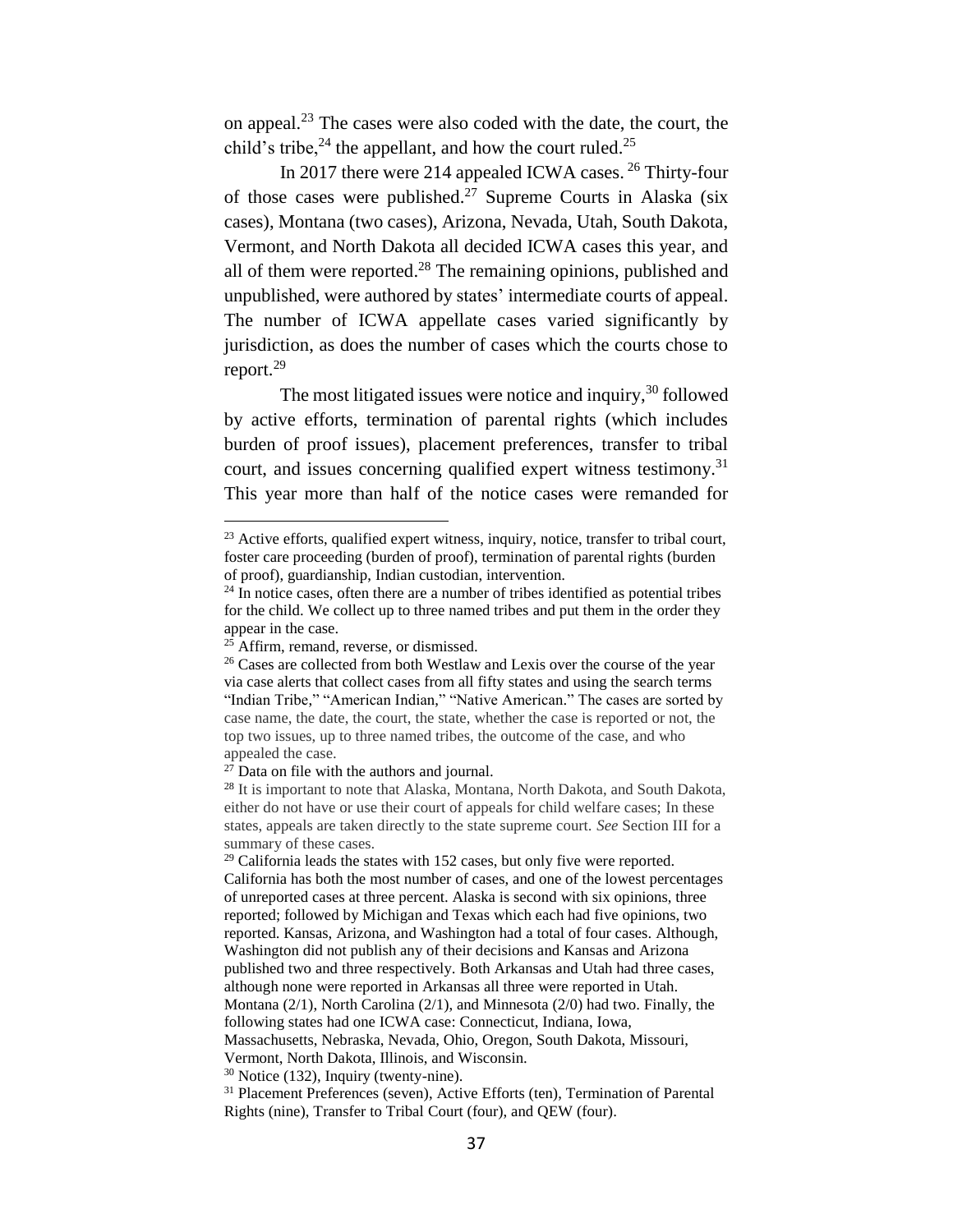proper notice. Fifty-seven different tribes were named as a child's possible tribe. In twenty-six cases, the tribe was unknown (the parent or court did not know the name of tribe). In seventeen cases the tribe was unnamed (the court did not record name of the tribe in the opinion, sometimes for the purposes of anonymity).

If a majority of appealed cases were affirmed, that could indicate the ICWA appeals are unfounded. However, just under fifty percent of the appealed cases were affirmed, which means over fifty percent were reversed outright or sent back to the lower court.<sup>32</sup> Finally, of all the cases, only three were appealed by tribes (Navajo Nation, Nenana Native Village, and Gila River Indian Community). Parents appealed the rest.

Beyond the numerical breakdown of the data, there are a few clear trends in litigation this year. More courts are beginning to use and implement the new federal regulations.<sup>33</sup> However, because so many states were comfortable with, and had precedent concerning, the 1979 BIA Guidelines, courts continue to use and cite to the nonbinding 2016 BIA Guidelines<sup>34</sup> in their opinions.<sup>35</sup> Often the language of the new guidelines is echoing the language of the front

 $32$  Of the 214 total appeals, ninety-seven were remanded and six were reversed. Of the thirty-four reported cases, only eighteen were affirmed, while fifteen were remanded or reversed. Of those fifteen cases, all but two were appealed by the parents.

<sup>33</sup> *In re* K.S.D., 904 N.W.2d 479, 487 (N.D. 2017) ("There is a line of authority that upholds termination of parental rights absent an ICWA qualified expert witness. We choose to follow the other branch of authority because the United States Code and the United States Code of Federal Regulations require—and do not merely suggest—that a qualified expert witness testify on the ICWA requirements in all ICWA terminations.").

 $34$  In 2015 and 2016, there was a flurry of activity on ICWA from the executive branch. In 2015, the Bureau of Indian Affairs released the first new Guidelines in more than thirty years. These updated Guidelines incorporated much of the case law and best practices that had developed around the law since 1978. However, in 2016, the Department of the Interior released federal regulations regarding ICWA. 25 CFR pt. 23 (2016). These Regulations, after a review and comment period, became binding. At the same time, the BIA released 2016 Guidelines which replaced the 2015 Guidelines and provide interpretation to the Regulations. All of this activity created significant confusion in the courts. This year's data indicates that confusion is still working its way through the state appellate systems.

<sup>35</sup> *See, e.g.*, L.L*.*, 395 P.3d 1209, 1212 (Colo. App. 2017) ¶ 16 ("Although the 2016 Guidelines are not binding, we consider them persuasive."); B.H. v. People *ex rel.* X.H., 138 P.3d 299, 302 n.2 (Colo.2006) (referring to the 1979 guidelines). This case goes on to provide dual citations to both the Guidelines and the Regulations.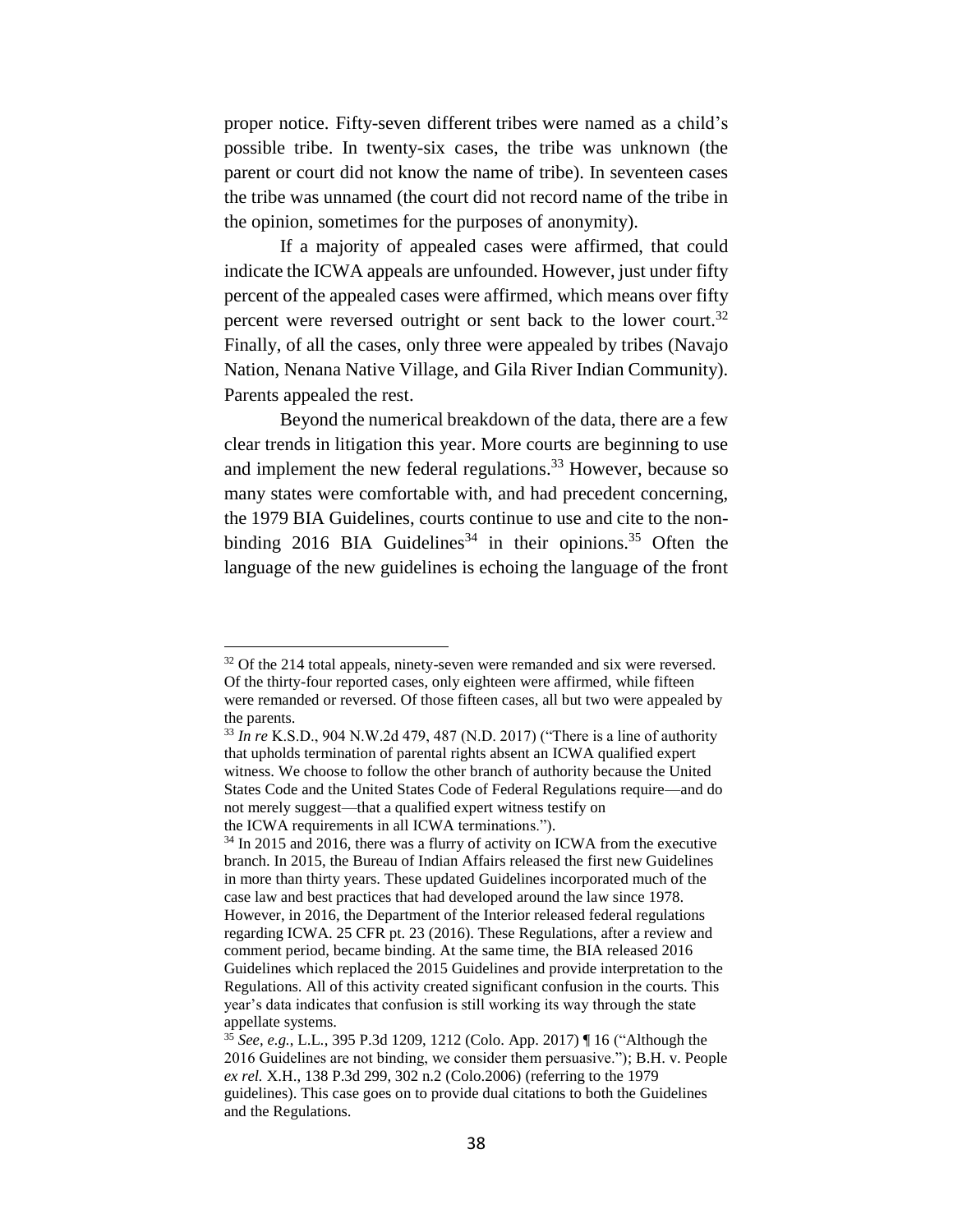matter of the new regulations.<sup>36</sup> Given state court familiarity with ICWA guidelines (on the books since 1979) versus federal regulations (rarely, if ever, applied in state court child welfare cases), ICWA advocates and practitioners should have predicted this outcome. While both the Regulations and the Guidelines came out in 2016, there are cases on appeal still addressing underlying petitions from 2014 or 2015, forcing courts to determine which authority governs their decisions.<sup>37</sup> Regardless, the Regulations cannot be easily overlooked due to their binding nature. For this reason, additional judicial education on the BIA's 2016 ICWA work and the difference between binding regulations and persuasive guidelines should be a high priority for child welfare organizations. 38

In addition, states are also wrestling with how ICWA applies to privately initiated terminations of parental rights. These cases include step-parent adoptions, terminations under abandonment statutes, and terminations in voluntary adoptions. Generally, the trend has been to apply ICWA (or relevant state law) to these cases to ensure the parent whose rights are being terminated receives notice and protections against a termination. Though decided in 2016 and not included in this survey, the Washington Supreme Court determined the state ICWA law applied to a non-Indian father in a step-parent adoption.<sup>39</sup> Recently, Arizona held similarly, and then Utah found for an unmarried father whose rights were being

<sup>36</sup> The Regulations were released with about 100 pages of federal commentary responding to the comments to the Regulations and explaining the purposes of the Regulations. This commentary can be found at 81 Fed. Reg. 38778 (2016). *Compare* 81 Fed. Reg. 38829 (2016) ("3. Qualified Expert Witness"), *with* Guidelines for Implementing the Indian Child Welfare Act 53-4 (Dec. 2016). <sup>37</sup> *Compare In re* L.M.B, 398 P.3d 207 (Kan. Ct. App. 2017) (applying rescinded 2015 Guidelines), *with* S.S. v. Stephanie H., 388 P.3d 569 n. 5 (Ariz. Ct. App. 2017) ("Rules recently issued by the Bureau of Indian Affairs . . . addressing 'requirements for state courts in ensuring implementation of ICWA in Indian child-welfare proceedings' are informative.").

<sup>38</sup> *See supra* note 34. *See also In re* S.E., 527 S.W.3d 894, 901 n. 5 (Mo. Ct. App. 2017) (misunderstanding the Tribe's reliance on binding federal regulations as reliance on non-binding guidelines). Some courts still look to sister states rather than any federal guidance. *See* People *ex rel.* A.O., 896 N.W.2d 652, 655 (S.D. 2017). Depending on the state, briefing in appellate child dependency cases is often confidential. It is difficult to determine what sources the briefs provide to the judges.

<sup>39</sup> *In re* adoption of T.A.W., 354 P.3d 46 (Wash. Ct. App. 2016); *see supra* note 6.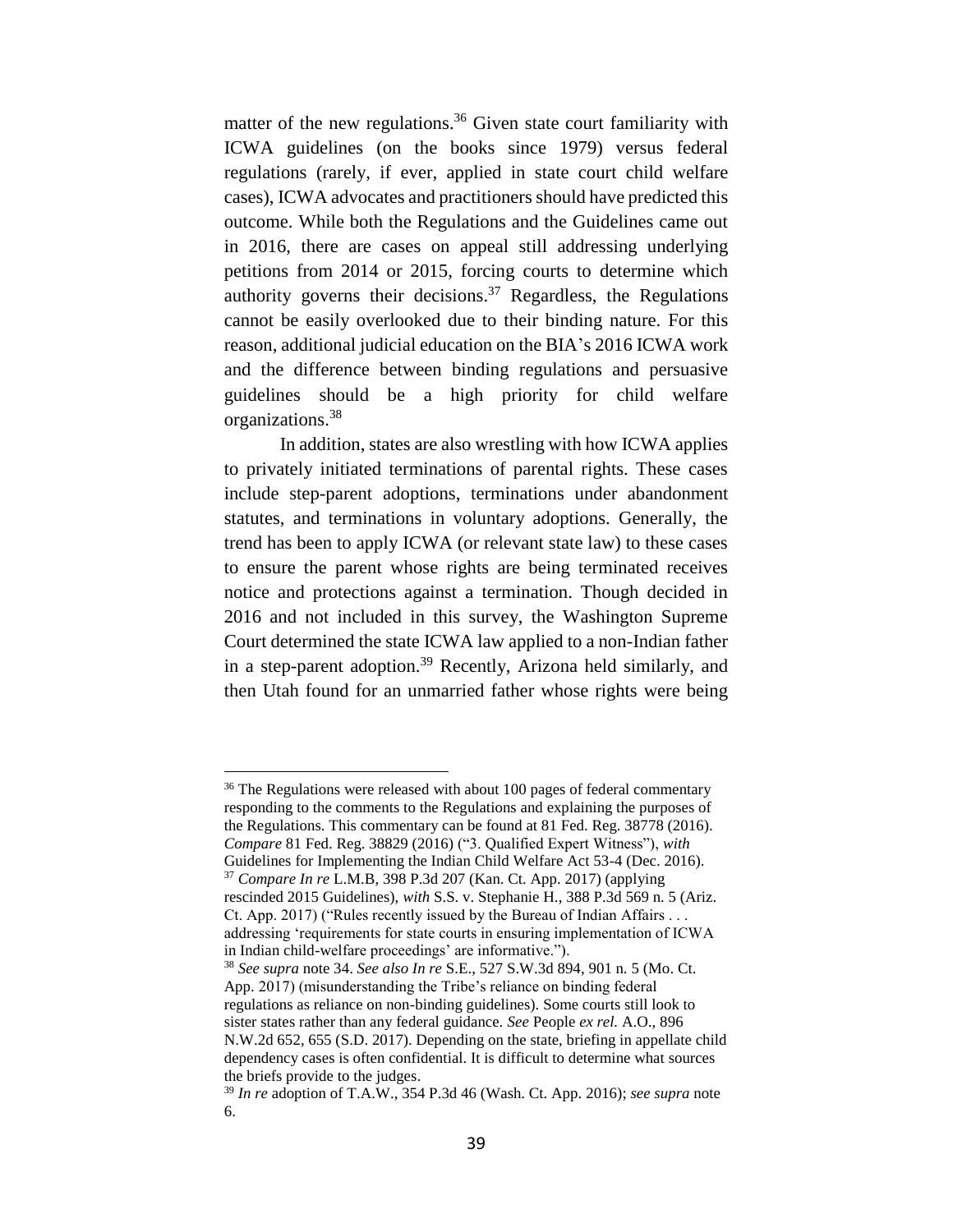terminated in a voluntary adoption involving outright fraud.<sup>40</sup> However, at the very end of 2017, the Wisconsin Court of Appeals found that United States Supreme Court precedent meant that a parent who had abandoned their child did not get the protections ICWA provides. 41

While this trend of applying ICWA more broadly in state courts continued, outside national groups began a federal campaign to dismantle ICWA. In 2015, the Goldwater Institute filed a class action lawsuit in Arizona federal court.<sup>42</sup> Their goal was to get a class certified that included every American Indian child in foster care and their non-Indian foster parents or prospective adoptive parents.<sup>43</sup> While they brought multiple claims, all of them were fundamentally based on the idea that ICWA is a law based on race rather than citizenship.<sup>44</sup> In that light, they further claimed that ICWA harms children rather than helps them by keeping them in foster care longer; however though there is no data to demonstrate that claim. In 2017, the district court dismissed that case for lack of standing.<sup>45</sup> Also, in 2015, the National Council for Adoption brought a similar claim in federal court in Virginia,<sup>46</sup> and two other cases were filed in federal court attacking state ICWA laws.<sup>47</sup> Plaintiffs have brought three federal lawsuits in Minnesota challenging tribal Indian child welfare jurisdiction,  $48$  and this year, foster parents and the state of Texas have filed a challenge to ICWA in federal district court in Texas. 49

<sup>40</sup> *See* S.S. v. Stephanie H., 388 P.3d 569, (Ariz. Ct. App. 2017), *cert denied,*  138 S.Ct. 390 (2017); *In re* adoption of No. 20150434 B.B., 2017 UT 59, 2017 WL 3821741 (Utah 2017).

<sup>41</sup> *In re* M.J., No. 2017AP1697, 2017 WL 6623390 (Wis. Ct. App. 2017); *see infra* Section III, for a description and short analysis of this decision. <sup>42</sup> Complaint for Declaratory and Injunctive Relief, A.D. v. Washburn (D. Ariz.

<sup>2015) (</sup>No. 15-cv-01259). <sup>43</sup> *Id.*

<sup>44</sup> *Id*. at \*21.

<sup>45</sup> A.D. by Carter v. Washburn, No. 15-cv-01259, 2017 WL 1019685 (D. Ariz. March 16, 2017); *see infra* Section III, for a summary of the case.

<sup>46</sup> Complaint and Prayer for Declaratory and Injunctive Relief, Nat'l Council for Adoption v. Jewell, 156 F.Supp.3d 727 (E.D.Va. 2015) (No. 15-cv-00675).

<sup>47</sup> Doe v. Piper, No. 15-cv-02639, 2017 WL 3381820 (D. Minn. Aug. 4, 2017); Order, Doe v. Hembree (N.D. Okla. March 31, 2017) (No. 15-CV-00471).

<sup>48</sup> Petition for Habeas Corpus, Watso v. Jacobson (D. Minn. April 4, 2016) (No. 16-cv-00983); Complaint for Declaratory and Injunctive Relief, Watso v. Piper (D. Minn. Feb. 23, 2017) (No. 17-cv-00562); Complaint for Declaratory and Injunctive Relief, Americans for Tribal Court Equality v. Piper (D. Minn. Oct. 10, 2017) (No. 17-cv-04597).

<sup>&</sup>lt;sup>49</sup> Prayer for Declaratory and Injunctive Relief, Texas v. Zinke (N.D. Texas Oct. 25, 2017) (No. 17-cv-00868).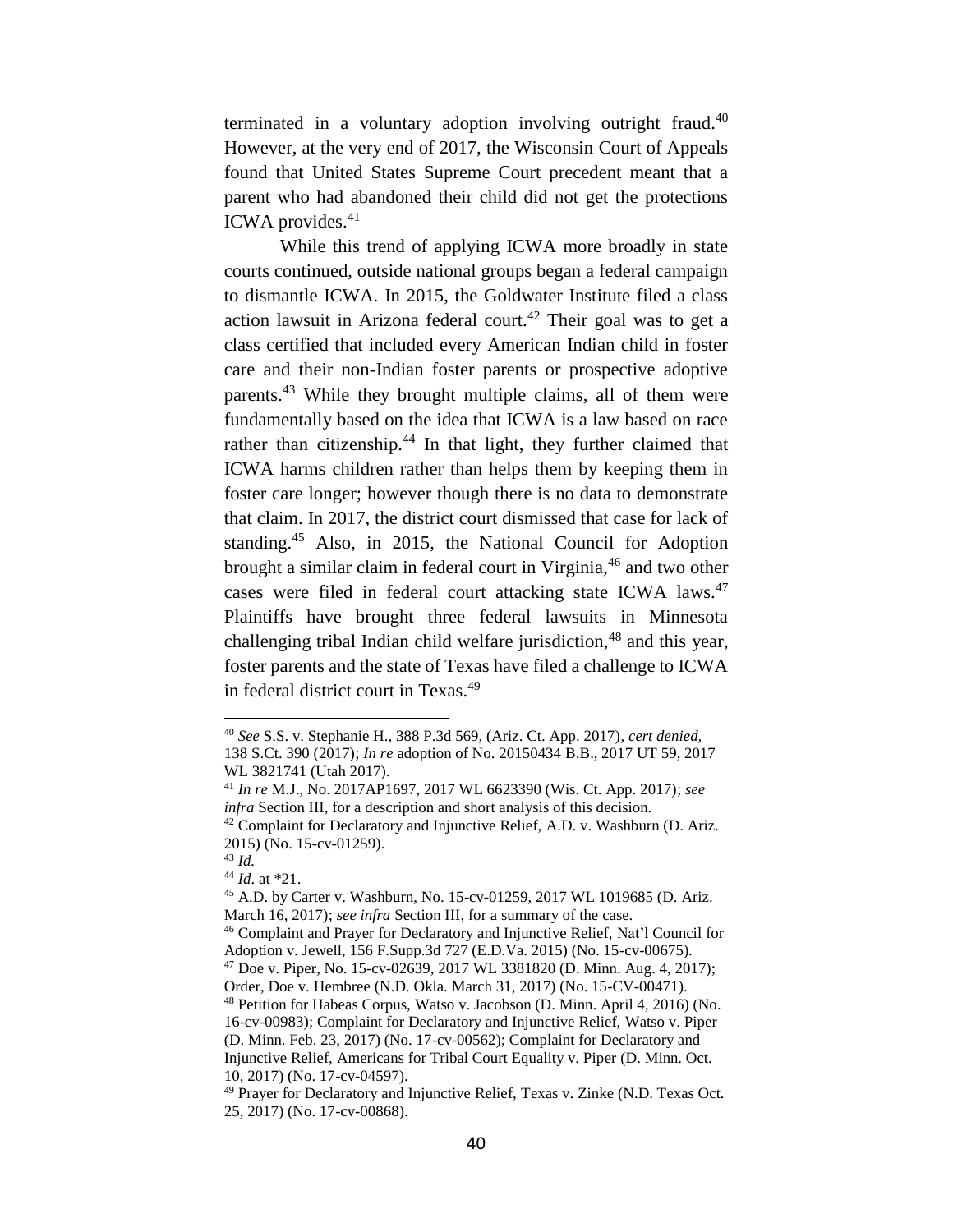These challenges and federal court cases represent a shift in litigation strategy. Prior to 2015, virtually no ICWA cases were filed in federal court. While 25 U.S.C. § 1914 allows a parent or tribe to bring a case to a "court of competent jurisdiction"(a term undefined by the law), if there is a violation of certain parts of the law, federal courts generally do not hear these cases since they originate in trial courts.<sup>50</sup> This move to federal court is problematic for a few reasons.

The first is that these cases are often brought by a coalition of anti-Indian law groups who have determined the emotional stories behind some ICWA cases may provide an entry into removing federal Indian law protections more broadly. Indeed, tribes have tried to access federal courts for years to enforce ICWA and have failed.<sup>51</sup> The second is that federal court judges very rarely hear child welfare cases. When they do, they hear federal child abuse and exploitation cases criminal cases that are completely different from the civil child-welfare context where ICWA applies. Explaining the civil nature of a child-welfare proceeding, that eighty-five percent of all state child-welfare cases are based on neglect rather than abuse, or that ICWA provides protections to children and families in a system that many concede is otherwise broken, takes time and briefing space. A federal judge may have never seen a dependency case or understand the process of one. Finally, these constitutional arguments are now leaking into state ICWA cases. Prior to this particular trend, states, tribes, and parents litigated what ICWA provisions meant, but they rarely litigated whether ICWA was fundamentally sound law. Now tribal attorneys on the front lines of ICWA work are facing both the regular litigation and protracted Constitutional arguments in both state and federal courts.<sup>52</sup>

<sup>50</sup> Westlaw shows eleven reported cases in the federal courts discussing the "court of competent jurisdiction" provision of ICWA.

<sup>51</sup> *See, e.g.*, Navajo Nation v. Superior Court of Wash. BB 10.2.1(f), 47 F. Supp .2d 1233 (E.D. Wash. 1999); Comanche Indian Tribe of Okla. v. Hovis, 53 F.3d 298 (10th Cir. 1995); Kiowa Tribe of Okla. v. Lewis, 777 F.2d 587 (10th Cir. 1985).

<sup>52</sup> *See* S.S. v. Stephanie H., 388 P.3d 569 (Ariz. Ct. App.) cert. denied., subnom S.S. v. Colo. River Indian Tribes, 138 S. Ct. 380 (2017); Petition for Writ of Certiorari, Superior Court of Tulare Cty, (Nov. 27, 2017) (No. 17-789).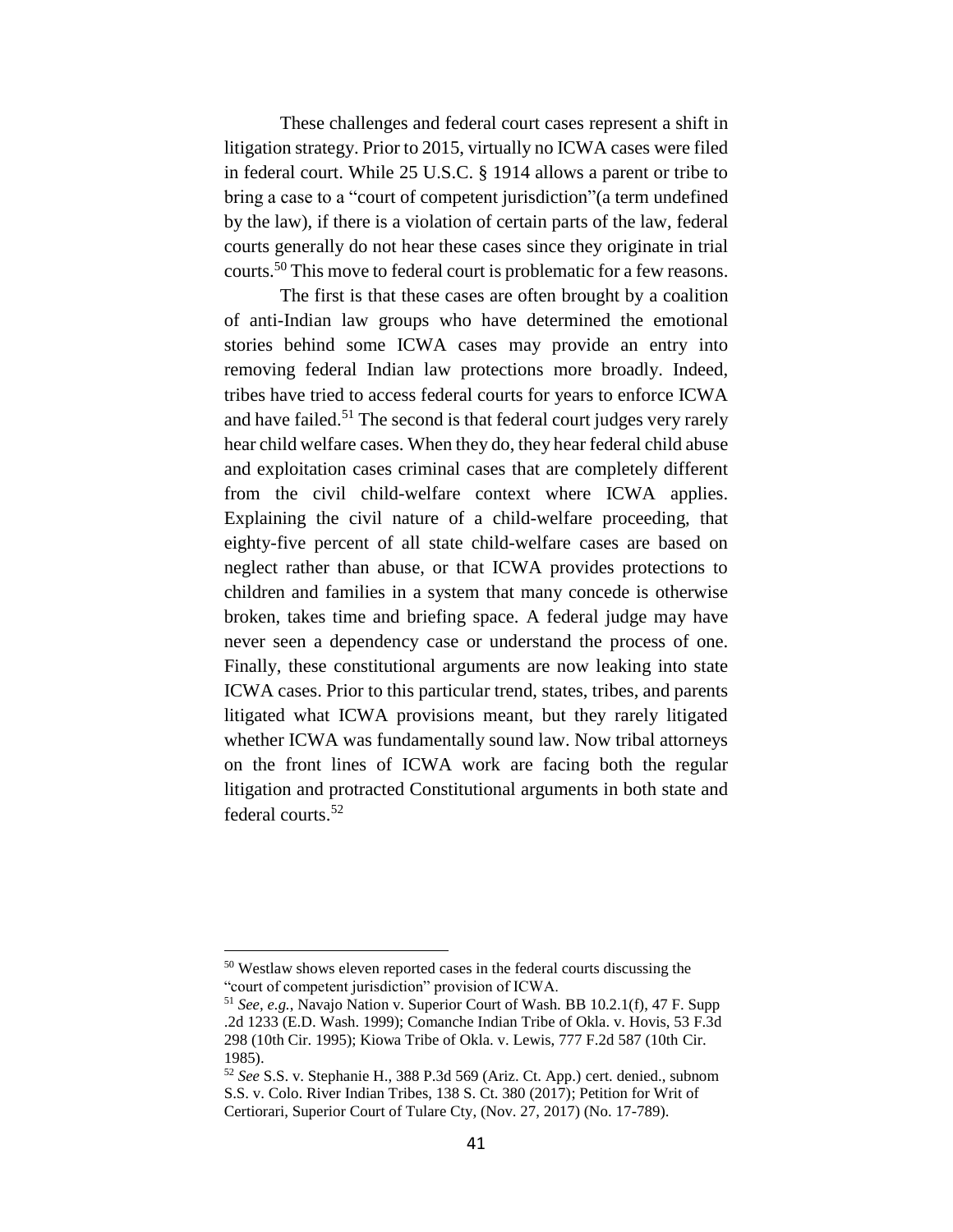## III. CASES OF NOTE

The authors have chosen to highlight and summarize the cases below because they present relevant issues or sit in a unique procedural posture that reflects the current challenges to and interpretations of ICWA. The cases are listed in reverse chronological order. They address issues of jurisdiction, placement preferences, qualified expert witnesses, intervention, and notice. Those cases that involve attorneys or groups that are known for their aggressive anti-ICWA agenda and reliance on arguments that ICWA is unconstitutional are demarcated with an asterisk. A full listing of the thirty-four published cases are in section IV.

# A. *State Cases*

*In re M.J.,* **Wisconsin Court of Appeals.**<sup>53</sup> In this termination-ofparental-rights case, the Wisconsin Court of Appeals held the father was neither protected by § 1912(d) and (f) nor the corresponding Wisconsin Indian Child Welfare Act (WICWA) provisions, Wis. Stat. § 48.028(4)(e)1-2, because the decision in *Adoptive Couple v. Baby Girl*<sup>54</sup> governs the case.<sup>55</sup> In this case, the county filed a termination of parental rights petition and then moved for summary judgment, alleging no genuine disputes of material fact existed as to whether father had abandoned the child and asserting that the termination provisions of ICWA and WICWA were inapplicable because father had never had custody of child.<sup>56</sup> Father argued the ICWA and WICWA provisions were applicable regardless of custody and requested a bench trial on those issues.<sup>57</sup> The trial court granted summary judgment, and father appealed.<sup>58</sup>

The court of appeals found that the language of the termination provisions of WICWA "contain virtually identical language" to ICWA.<sup>59</sup> It then found, citing to *Baby Girl*, that "[b]oth sets of statutes plainly indicate their provisions only serve to protect a 'pre-existing' state of custody and to prevent the 'discontinuance

<sup>53</sup> In re M.J., 379 Wis.2d 750 (Wisc. Ct. App. Dec. 28, 2017).

<sup>54</sup> Adoptive Couple v. Baby Girl, 570 U.S. 637, 691(2013).

<sup>55</sup> *In re M.J*., 379 Wis.2d. at \*9–11.

<sup>56</sup> *Id.* at \*4.

<sup>57</sup> *Id.*

<sup>58</sup> *Id.*

<sup>59</sup> *Id.* at \*9.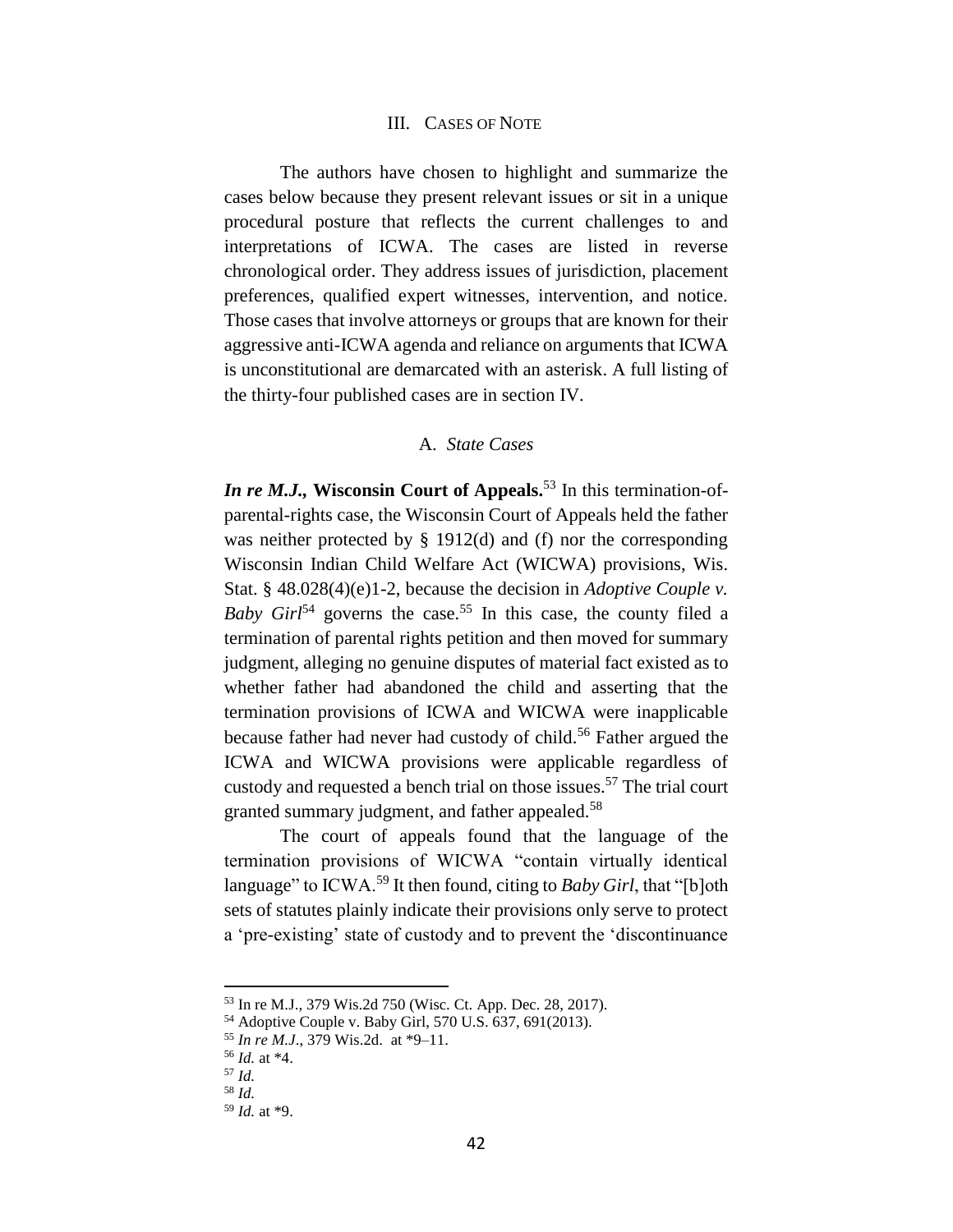of a relationship."<sup>60</sup> Because father did not dispute whether he ever had custody of the child and whether under Wisconsin statute<sup>61</sup> he had abandoned the child, the court found the protections of ICWA and WICWA did not apply to his termination proceeding.<sup>62</sup>

*In re J.J.T.,* **Texas Court of Appeals**. <sup>63</sup> In this involuntary termination of parental rights case, the El Paso Texas Court of Appeals held the plain language of 25 U.S.C. § 1911(c) allowed the tribe to intervene in the middle of the termination of parental rights proceeding in question. It also held "the state['s] procedural rule which would deny the right to intervene in a child custody proceeding because the tribe *did not file a written pleading prior to the hearing* directly conflicts with [the] purpose [of ICWA]," was preempted, and allowed the tribe to intervene by oral motion.<sup>64</sup> The tribe also appealed because the state failed to provide it notice before the proceeding, pursuant to U.S.C. § 1912(a), and because the evidence was insufficient to meet the ICWA 25 U.S.C. § 1912(f) termination-of-parental-rights standard, but the court remanded because the lower court erred when it denied the tribe's motion to intervene and did not reach those issues.

*In re K.S.D.***, North Dakota Supreme Court.**<sup>65</sup> In this termination of parental rights case, the Supreme Court of North Dakota held there was nothing in the record to support ICWA's termination-ofparental-rights requirement of evidence beyond a reasonable doubt, including the testimony of a qualified expert witness that continued custody by the parents would likely result in serious emotional or physical damage to the children.<sup>66</sup>

<sup>60</sup> *Id.*

<sup>61</sup> Wis. Stat. § 48.515(1) (2018).

<sup>62</sup> *In re M.J*., 379 Wis.2d 750 at \*9. The court rejected the father's argument that a provision of WICWA and a provision of the 2016 Federal Regulations specifically forbid the court from implementing the Existing Indian Family Exception Doctrine. Wis. Stat. § 48.028(3)(a) and 25 C.F.R. § 23.103(c), respectively, require the court to apply the entirety of the Act regardless of the father's custody. *In re M.J.*, 379 Wis.2d 750 at \*10–11. The court explained the Existing Indian Family Doctrine ensures that the Act is applied and the "general applicability of ICWA and WICWA to [the father] as a parent of an Indian child, however, is a separate from whether" WICWA's termination provisions apply to a parent who has never had custody of an Indian child. *Id.* at \*11. <sup>63</sup> *In re* J.J.T., No. 08-17-00162-CV, 2017 WL 6506405 (Tex. App. 2017). <sup>64</sup> *Id.* at \*3 (emphasis added).

<sup>65</sup> *In re* K.S.D., 904 N.W. 479 (N.D. 2017).

<sup>66</sup> *Id.* at 488.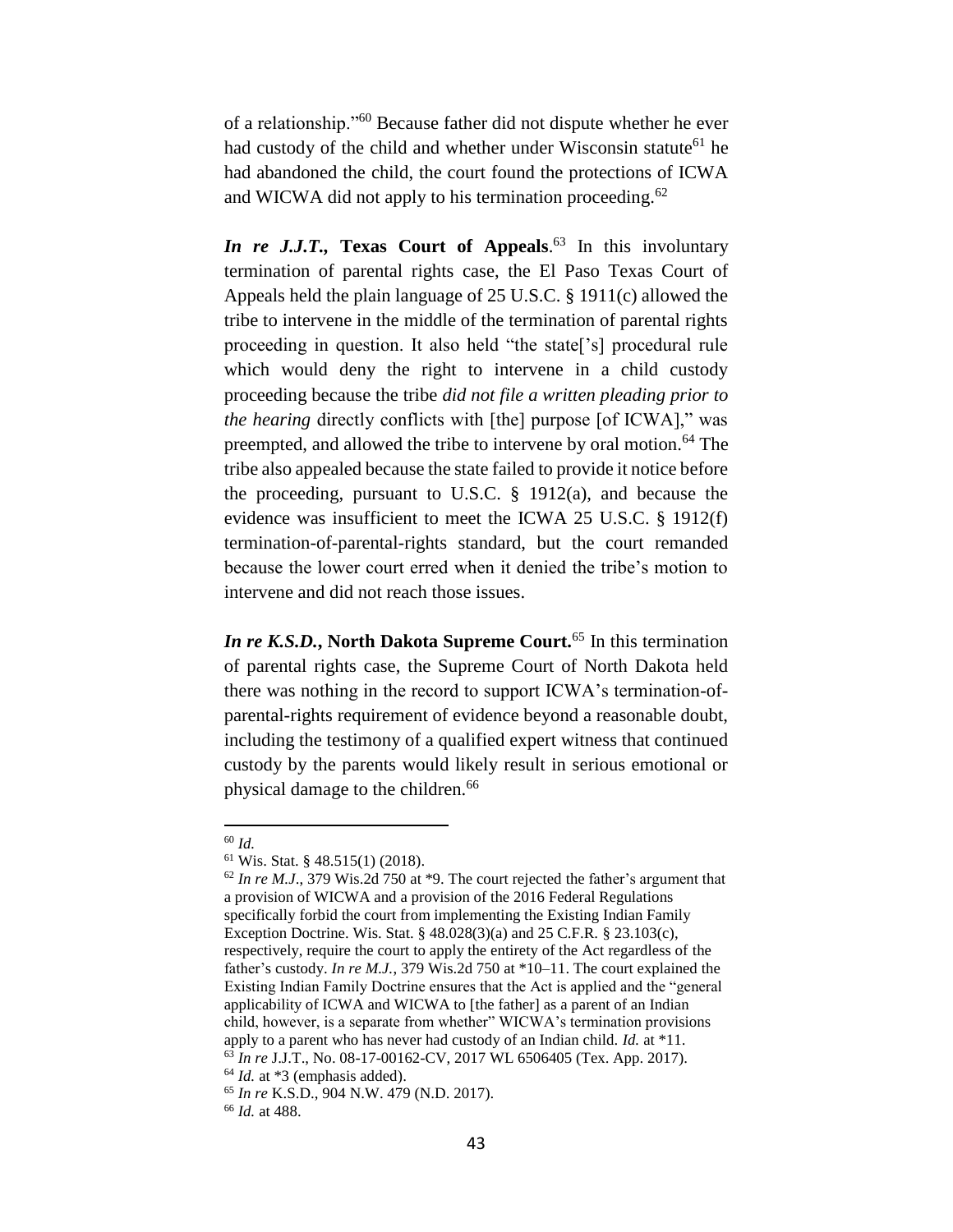The court *sua sponte* raised the issue of whether the state followed ICWA's § 1912(f) termination standards at the termination trial, stating:

> Because the Petitioner did not provide testimony from a qualified expert witness that the continued custody of the children by the parent is likely to result in serious emotional or physical damage to the children, this ruling is subject to post-judgment invalidation under 25 U.S.C. § 1914. Were we to affirm the result in this case, even absent a proper objection, our affirmance would provide the children no certainty or stability because either parent or the tribe could collaterally attack the judgment at any time.<sup>67</sup>

The court went on to find that ICWA's termination standards do not preempt state termination law because they can be "harmonized" with state law.<sup>68</sup> Ultimately the court concluded that in ICWA cases, petitioners must "prove the state law grounds for termination by clear and convincing evidence, and must prove the additional federal requirement beyond a reasonable doubt" as § 1912(f) requires. $69$  Because neither of the state child welfare workers specifically testified as the qualified expert witness and because "the plain terms of the federal law strongly suggest that neither…could be an expert witness" the record was void of evidence necessary under § 1912(f).<sup>70</sup>

*In re A.F.***, Fourth District California Court of Appeals.**<sup>71</sup> In this placement-preferences case out of the Fourth District of the California Court of Appeals, the court evaluated a letter from the Campo Band of Mission Indians that gave a preferred placement for a child under 25 U.S.C. § 1915, the federal regulations, and the 2016 ICWA Guidelines. After the state removed the child from her parent's home, she was placed with a cousin who lived on the

<sup>67</sup> *Id.* at 485.

<sup>68</sup> *Id.* at 485–86.

<sup>69</sup> *Id.*

<sup>70</sup> *Id.* at 487.

<sup>71</sup> *In re* A.F., 226 Cal. Rptr. 3d 89 (Ct. App. 2017).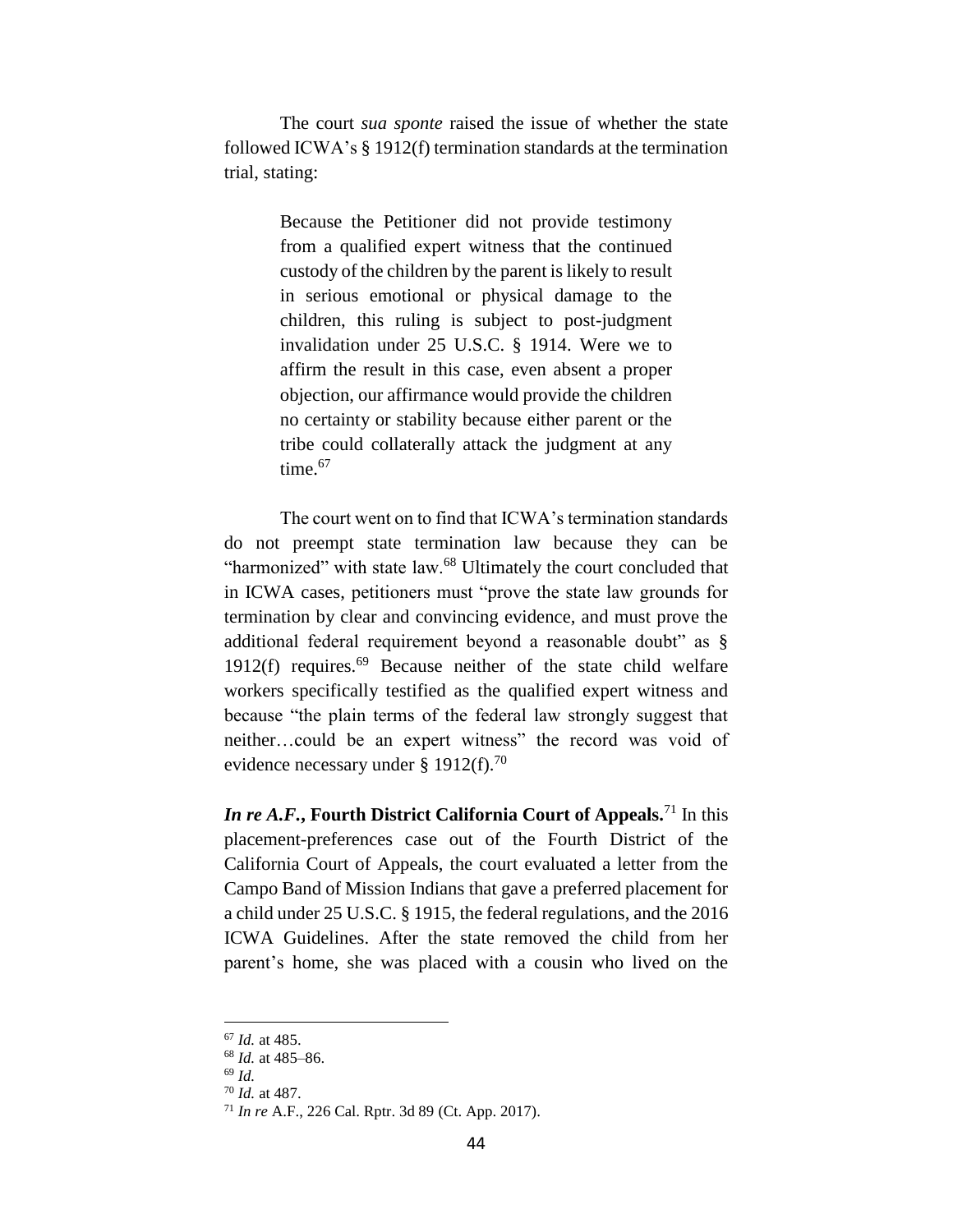reservation.<sup>72</sup> The State Child Welfare Agency and Tribe preferred this placement and recommended the child remain at that placement.<sup>73</sup> The paternal grandmother disagreed, filed de facto parent papers, and gained standing in the case.<sup>74</sup>

Under ICWA's definition of extended family member, both grandmother and first cousin have equal weight.<sup>75</sup> However, the Tribe submitted a letter to the court stating it preferred the child stay with her cousin. The court determined that under the law, the 2016 ICWA Regulations, and the 2016 ICWA Guidelines, that the Tribe could only change the placement preferences by resolution and that the resolution had to be objective and not on a child-by-child basis.<sup>76</sup> The court noted that any tribal-state agreement entered into under 25 U.S.C. § 1919 would be considered a resolution under the Regulations. 77

*In re B.B.,* **Utah Supreme Court.**<sup>78</sup> In this case, the Utah Supreme Court held, contrary to the district court's conclusion, that the father was a "parent" for purposes of ICWA because he met the federal standard for acknowledging paternity.<sup>79</sup> Therefore the Court also found that under § 1914 the father had the right to petition the court to invalidate the action terminating the mother's parental rights. $80$ 

Using Utah's general principles of statutory interpretation; the court found the plain language of ICWA did not answer the question of "what is required for an unmarried biological father to be considered a parent for the purposes of ICWA?"<sup>81</sup> The court then determined that "acknowledge" and "establish," the terms used in ICWA's 25 U.S.C. § 1903(9) definition of parent (and more specifically which unwed fathers are parents), are properly construed as plain-language terms. $82$  Because the dictionary definitions both lacked a timing element and were otherwise too broad and vague, the court turned to federal law for context.

 $\overline{a}$ 

<sup>77</sup> *Id.* at n.10*.*

<sup>72</sup> *Id.* at \*2.

<sup>73</sup> *Id.* at \*3.

<sup>74</sup> *Id.*

<sup>75</sup> 25 U.S.C. § 1903(2) (1978).

<sup>76</sup> *In re A.F.*, 226 Cal. Rptr. 3d at \*7–8.

<sup>78</sup> *In re* B.B., 2017 UT 59, 2017 WL 3821741(Utah 2017).

<sup>79</sup> *Id.* at \*22.

<sup>80</sup> *Id.* at \*24.

<sup>81</sup> *Id.* at \*14.

<sup>82</sup> *Id.* at \*17.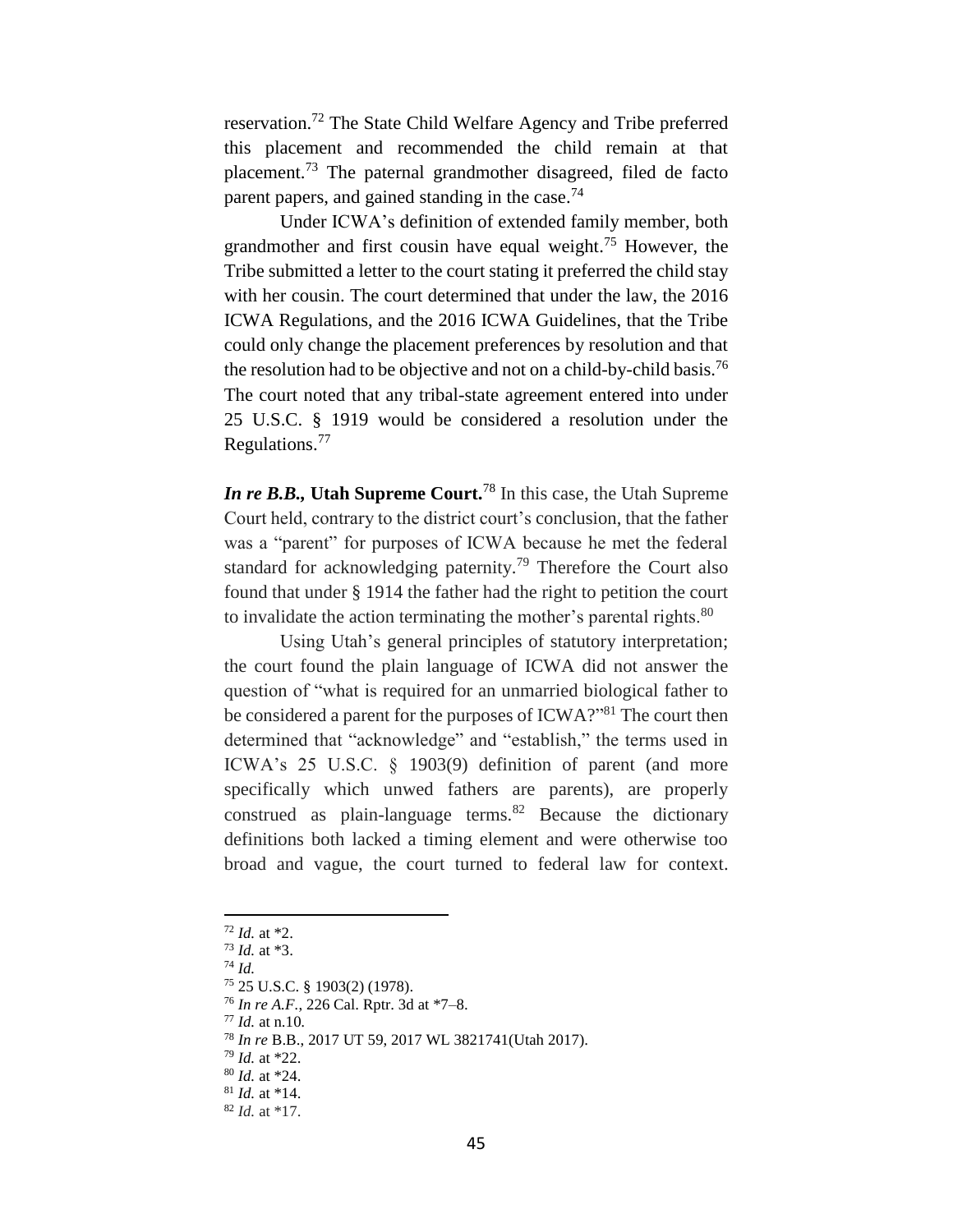Adopting the reasoning in *Mississippi Band of Choctaw Indians v. Holyfield*, <sup>83</sup> the court found there was no reason to rely on state law definitions for a "critical term" in ICWA because where Congress intended a term in that law to be defined by state law, it explicitly stated so.<sup>84</sup> The court also noted that imputing a state-law definition of paternity would "impair" the purpose of ICWA.<sup>85</sup>

The court then applied a federal reasonability standard to both the time and manner in which unwed fathers may acknowledge or establish their paternity and be recognized as parents under ICWA.<sup>86</sup> In this case, the court deemed the father's actions both timely and sufficient. $87$  Here, he resided with and provided for the birth mother for the first six months of her pregnancy.<sup>88</sup> When she went to Utah after six months, the plan was that the father would join her; but the mother cut off contact and placed the child for adoption without informing the father.<sup>89</sup> When the father learned of the adoption proceedings, he immediately alerted his tribe, consulted with a local attorney who referred him to Utah legal services with whom he filed a motion to intervene, a motion for paternity testing, and a paternity affidavit expressly acknowledging that he was the child's father.<sup>90</sup>

The court then determined that 25 U.S.C. § 1914 allows for any parent "from whose custody [of a] child was removed" to challenge a termination action in an appellate court. Then finding that because the father was a parent, as defined by ICWA, who had legal custody of the child by virtue of his paternity (and "to the extent he did not have physical custody of the Child, it was because of Birth Mother's misrepresentation"), he could bring his action under  $\S$  1914.<sup>91</sup> Because the father, therefore, had a right to intervene in the adoption proceedings—which were involuntary for him—the court remanded.<sup>92</sup>

This private adoption proceeding also implicated the statelaw issue of subject matter jurisdiction. Namely, whether the court

<sup>83</sup> Mississippi Band of Choctaw Indians v. Holyfield, 490 U.S. 30 (1989).

<sup>84</sup> *In re B.B.*, 2017 UT 59 at \*17.

<sup>85</sup> *Id.* at \*19.

<sup>86</sup> *Id.* at \*20.

<sup>87</sup> *Id.* at \*22.

<sup>88</sup> *Id.*

<sup>89</sup> *Id.*

<sup>90</sup> *Id.*

<sup>91</sup> *Id.* at \*24.

<sup>92</sup> *Id.* at \*25.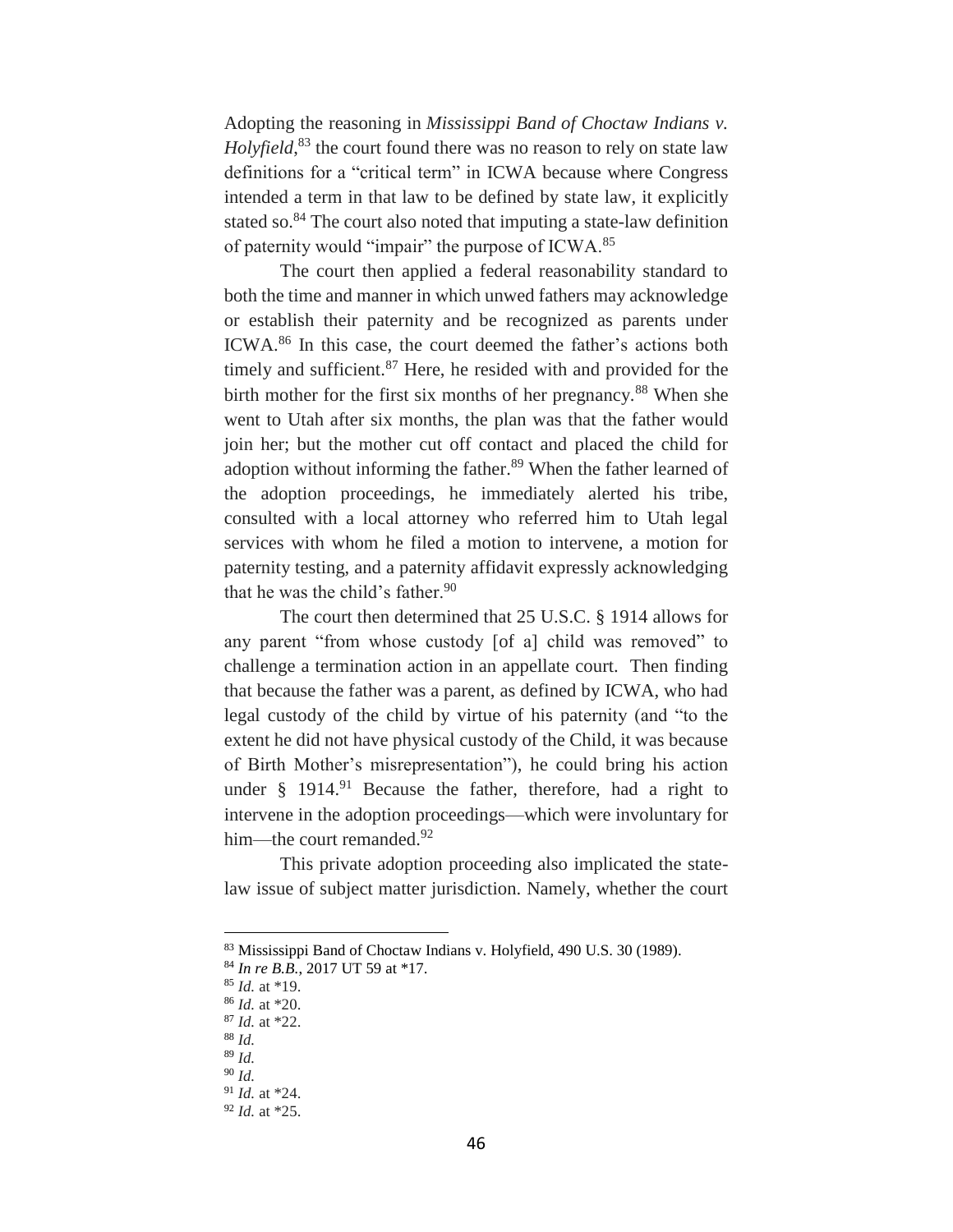could void birth mother's termination of parental rights by holding that she failed to give valid consent (because ICWA's 25 U.S.C. § 1913 timing requirement was not fulfilled), and therefore, whether the district court lacked subject matter jurisdiction to terminate her parental rights.<sup>93</sup> The majority of the court found that the issue was not properly before it and therefore failed to reach the merits.<sup>94</sup> Nonetheless, the dissent to Part I of the opinion includes an interesting discussion on whether the § 1913 requirement of ten days means ten calendar days or ten twenty-four-hour periods.<sup>95</sup>

*In re D.H. Jr., Kansas Supreme Court.*<sup>96</sup> In this termination of parental rights case, the Kansas Supreme Court held that where there is evidence that a child may be an "Indian child" as defined by ICWA, the court must follow ICWA until the tribe advises the court otherwise.<sup>97</sup> Finding that the 2015 ICWA Guidelines "control here," the court reasoned that the state had failed to provide adequate notice both because it omitted the name, birthdate, and lineage of paternal grandmother (with whom the child was placed) and because after the tribe requested additional information the state took no steps to provide notice as required by those Guidelines (and other state's case law).<sup>98</sup>

 $\overline{a}$ 

<sup>98</sup> *Id.* Mother also claimed inadequate assistance of counsel based on the behavior of her first attorney, an individual who consented to disbarment after his representation of mother was discontinued. *Id.* at \*8 (citing In re Daniel J. Arkell, 304 Kan. 754 (2016) (at the time of disbarment, Arkell had five different complaints lodged against him)). Counsel folded mother's no-contest statement over so she could not see the allegations to which she was admitting and told her "that she needed to sign the document if she wanted to get her child back and she did not need to worry about what it said." *Id.* at \*7. He also advised "she should not pursue the issue of whether there was native parentage of her son because the tribe would 'come take her child away.'" *Id.* The court ultimately found that although the attorney's conduct was "well below" what is permitted and that there was "no excuse" for his actions, because the misconduct occurred very early in the proceedings and the question at hand is what is in the best interest of the child, the district court properly concluded that mother was not actually prejudiced. *Id.* at \*8. The court did however, "point out" that "unique to this case even if we do not require the State to provide additional information to the tribe [concerning paternal grandmother's name and lineage], Mother has a strong argument for remand because her attorney, since disbarred, advised her not to pursue notice to the [tribe] under the Act." *Id.* at \*10.

<sup>93</sup> *Id.* at \*6–11.

<sup>94</sup> *Id.* at \*1.

<sup>95</sup> *Id.* at \*11–13.

<sup>96</sup> *In re* D.H., 83 N.E.3d 1273 (Kan. 2017).

<sup>97</sup> *Id.* at \*9.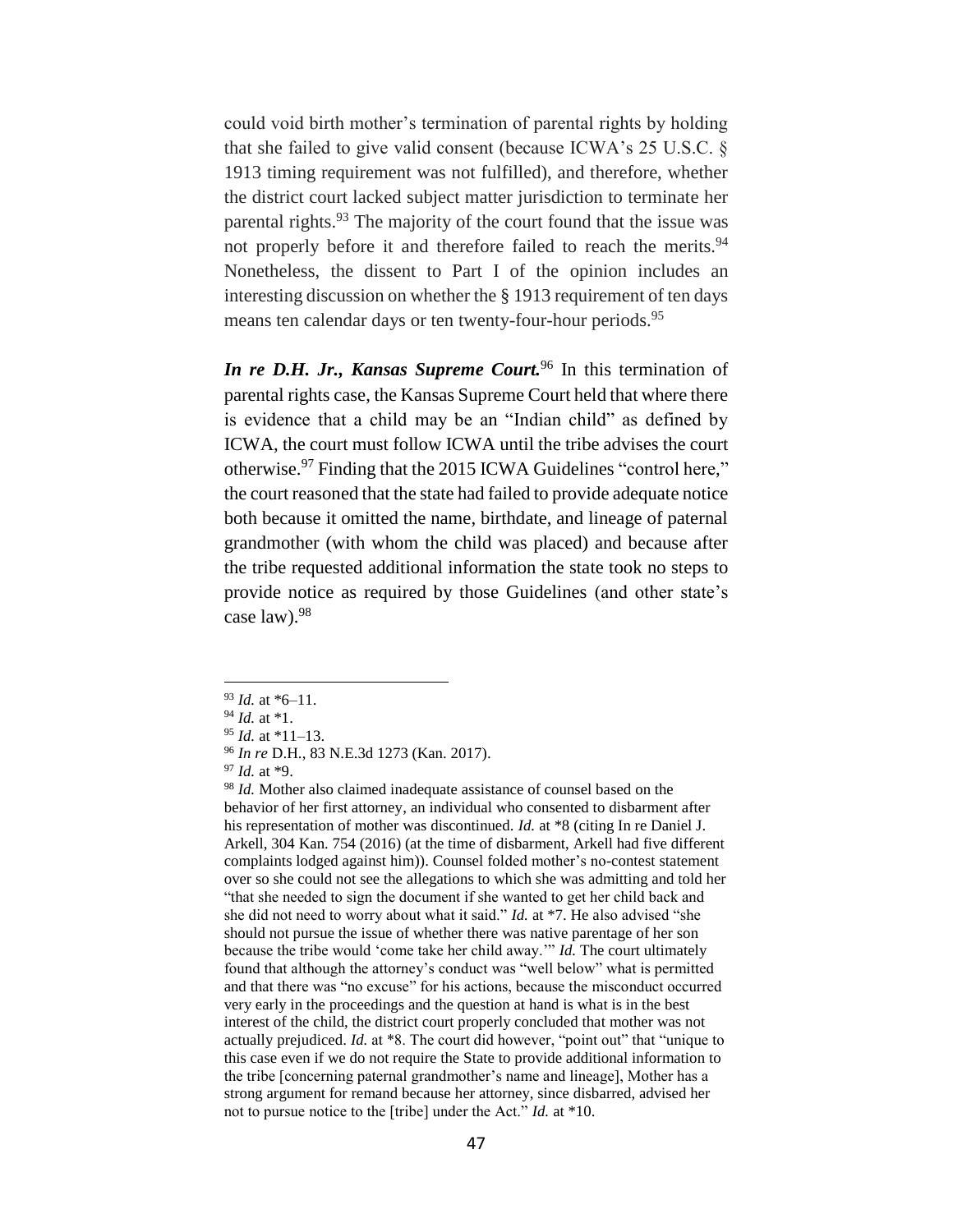*In re L.M.B.*, **Kansas Court of Appeals.**<sup>99</sup> In this termination-ofparental-rights case, the Kansas Court of Appeals held the trial court should have "followed" the 2015 ICWA Guidelines when determining whether a witness fulfills the qualified expert witness requirement of ICWA.<sup>100</sup> It also found the individual offered as a witness, who was a member of the child's tribe, had a PhD in Native American History, teaches Indian studies, and teaches classes on ICWA, met the requirements of the first—"and most preferred" category of expert delineated in the 2015 ICWA Guidelines.<sup>101</sup> In addition, the court found the harmless-error rule applies in ICWA cases and citing *In re Tamika R.*, 973 A.2d 547, 553 (R.I. 2009), held that "the qualified expert testimony at the termination hearing effectively cured any possible harm that resulted from not having such testimony at the adjudication stage."<sup>102</sup> Notably, *Tamika R.* stands for the opposite proposition—that later expert testimony cannot cure a previous violation of ICWA's QEW requirement.

The court also "looked to" the 2015 ICWA Guidelines to determine what "constitutes" active efforts (those rehabilitative efforts that ICWA requires the state social service agency to provide).<sup>103</sup> After reviewing the fifteen examples provided by the BIA, the court found that the efforts ICWA requires the states to provide can be grouped into two categories: "(1) active efforts to involve the children's tribe and family members to assure that the children's Indian culture is protected and respected[;] and (2) active efforts to keep the family together and help the parents obtain necessary resources."<sup>104</sup> The court found, and the parties agreed, that the state had provided active efforts to protect children's relationships with family and tribe. Parties disputed whether the state did more than "merely create" a case plan for parents.<sup>105</sup> In spite of testimony that the caseworker had treated this case no differently than any other and arguments about the additional efforts the caseworker could have provided, the court found that by engaging the tribe and extended family, the state had met its burden. The court recalled that as it had previously held, "it is simply not the

<sup>99</sup> *In re* L.M.B., 398 P.3d 207 (Kan. Ct. App. 2017).

<sup>100</sup> *Id.* at 217–18.

<sup>101</sup> *Id.*

<sup>102</sup> *Id.* at 223.

<sup>103</sup> *Id.* at 219.

<sup>104</sup> *Id.* at 220.

<sup>105</sup> *Id.* at 221.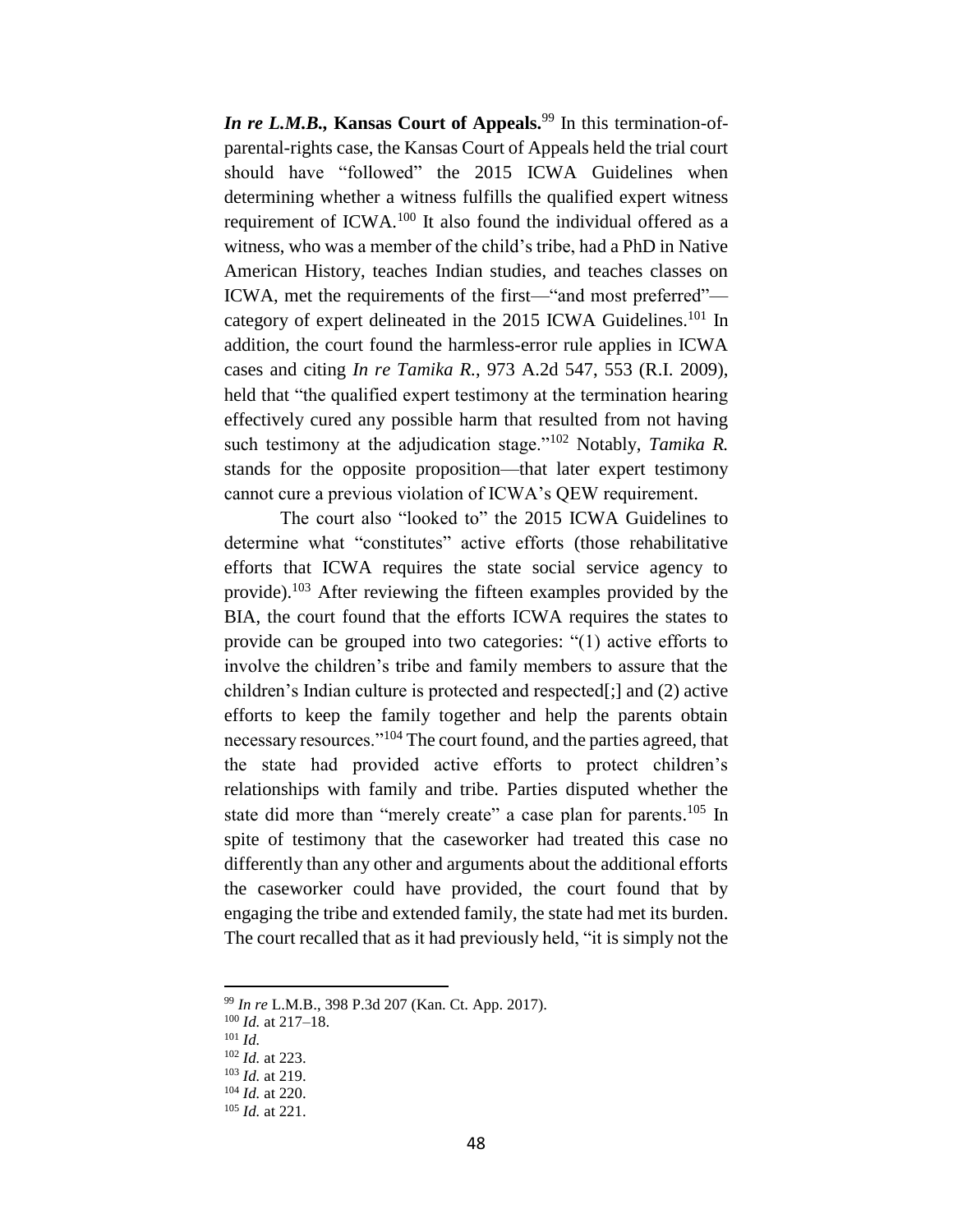case that active efforts means absolutely every effort."<sup>106</sup> Of note, to assess the active efforts provided, the court reviewed "the State's efforts (*through its contractor*, St. Francis) related to the case plan."<sup>107</sup> The Kansas Supreme Court declined to review this case.

**\****Gila River Indian Community v. DCS,* **Arizona Supreme Court.** <sup>108</sup> In this preadoptive/adoptive placement proceeding, the Arizona Supreme Court held that § 1911(b), which allows for transfer to tribal court, does not apply to state preadoptive and adoptive placements. The court went on to hold that the section also does not *prohibit* the transfer of such actions to tribal court. <sup>109</sup> The court reasoned the plain language of § 1911(b) applies to foster care and termination of parental rights proceedings and *requires* transfer absent good cause or parental objection.<sup>110</sup> The court then stated that "[s]ection 1911(b) is silent as to the *discretionary* transfer of preadoptive and adoptive placement actions, but we do not interpret that silence to mean prohibition."<sup>111</sup>

The court then went on to clarify that "tribes have inherent authority to hear child custody proceedings involving their own children" and that "[a]s a result, although ICWA does not govern the transfer of preadoptive and adoptive placement actions, state courts may nonetheless transfer such cases involving Indian children to tribal court." The court cited the 2016 ICWA Guidelines and Regulations as "support" for this conclusion.<sup>112</sup> Although the trial court concluded that "good cause" existed to deny the tribe's motion for transfer, the Arizona Supreme Court affirmed the decision for a different reason: the hearing in question was a preadoptive/adoptive placement hearing not subject to  $\S$  1911(b).<sup>113</sup> The court noted, however, it had "no occasion here to discuss grounds other than § 1911(b)—such as Arizona statutes or *forum non conveniens* doctrine—that might support transfer" and that its holding "does not

<sup>&</sup>lt;sup>106</sup> *Id.* (internal quotations omitted).

<sup>107</sup> *Id.* (emphasis added).

<sup>&</sup>lt;sup>108</sup> Gila River Indian Cmty. v. Dep't of Child Safety, P.3d. 286, 242 (Ariz. 2017).

<sup>109</sup> *Id.* at 288.

<sup>110</sup> *Id.* at 290.

<sup>111</sup> *Id.* at 290–91 (emphasis added).

<sup>112</sup> *Id.* at 291.

<sup>113</sup> *Id.* at 292.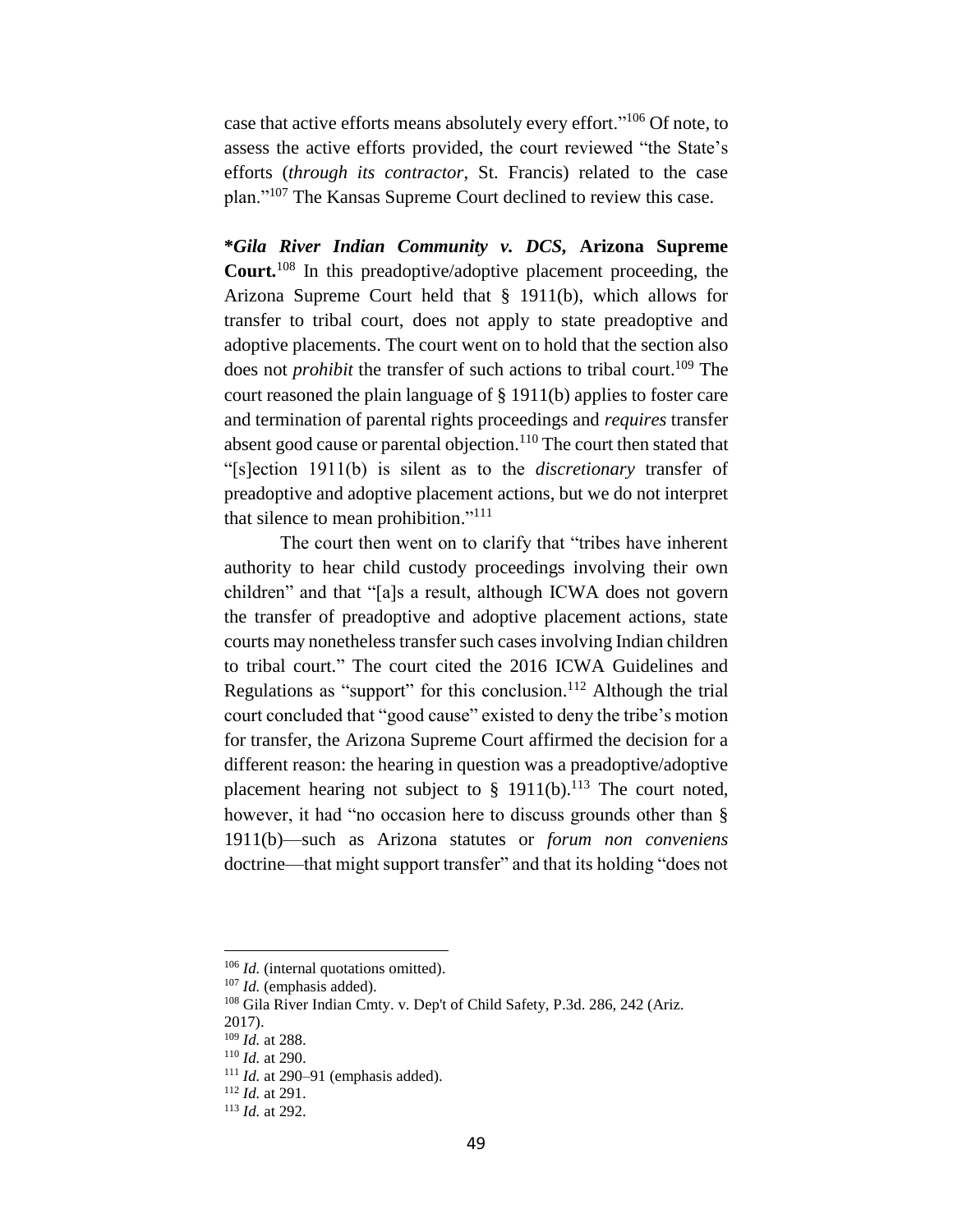preclude transfer to tribal court of preadoptive or adoptive placement [proceedings]."<sup>114</sup>

*In re A.O.*, South Dakota Supreme Court.<sup>115</sup> In this terminationof-parental-rights case, the South Dakota Supreme Court held the lower court's denial of the mother's and tribe's joint request for transfer because it was not timely and not in the child's best interest without a hearing was improper.<sup>116</sup> The court reasoned that transfer is "generally mandatory when requested," that "the burden to establish good cause to the contrary is on the opposing party," that "the determination whether a petition is timely must be made on a case-by-case basis," and that "the court should make specific findings."<sup>117</sup> Thus, because the court is "required to consider all the particular circumstances of a case, not simply the amount of time that had passed since the proceedings first began" the court was required to "afford Mother [and tribe] a full opportunity to present evidence and argument" before making a determination about both timeliness and the children's best interest.<sup>118</sup>

*\*S.S. v. Stephanie H.<sup>119</sup>* In this private termination of parental rights proceeding, the Arizona Court of Appeals held that ICWA §§ 1912(d) and (f) applies when an ex-husband tries to terminate his former wife's rights to their Indian child for a step-parent adoption.<sup>120</sup> Reasoning the "plain language does not limit the scope [of ICWA] to proceedings brought by state-licensed or public agencies," and that because "Congress explicitly excluded dissolution and delinquency proceedings…[h]ad it also intended to exclude private termination proceedings…it would have done so expressly",<sup>121</sup> the court found ICWA applied. The court also found that because ICWA applies to "any action resulting in the termination of the parent-child relationship" where parent "means any biological parent…of an Indian child" the fact that mother is

<sup>114</sup> *Id.* at 291.

<sup>115</sup> *In re* A.O., 896 N.W.2d 652 (S.D. 2017).

<sup>116</sup> *Id.* at 656.

<sup>117</sup> *Id.* at 655.

<sup>118</sup> *Id.* at 655–56.

<sup>119</sup> S.S. v. Stephanie H., 388 P.3d 569 (Ariz. Ct. App. 2017).

<sup>120</sup> *Id.* at 574.

<sup>121</sup> *Id*. at 573.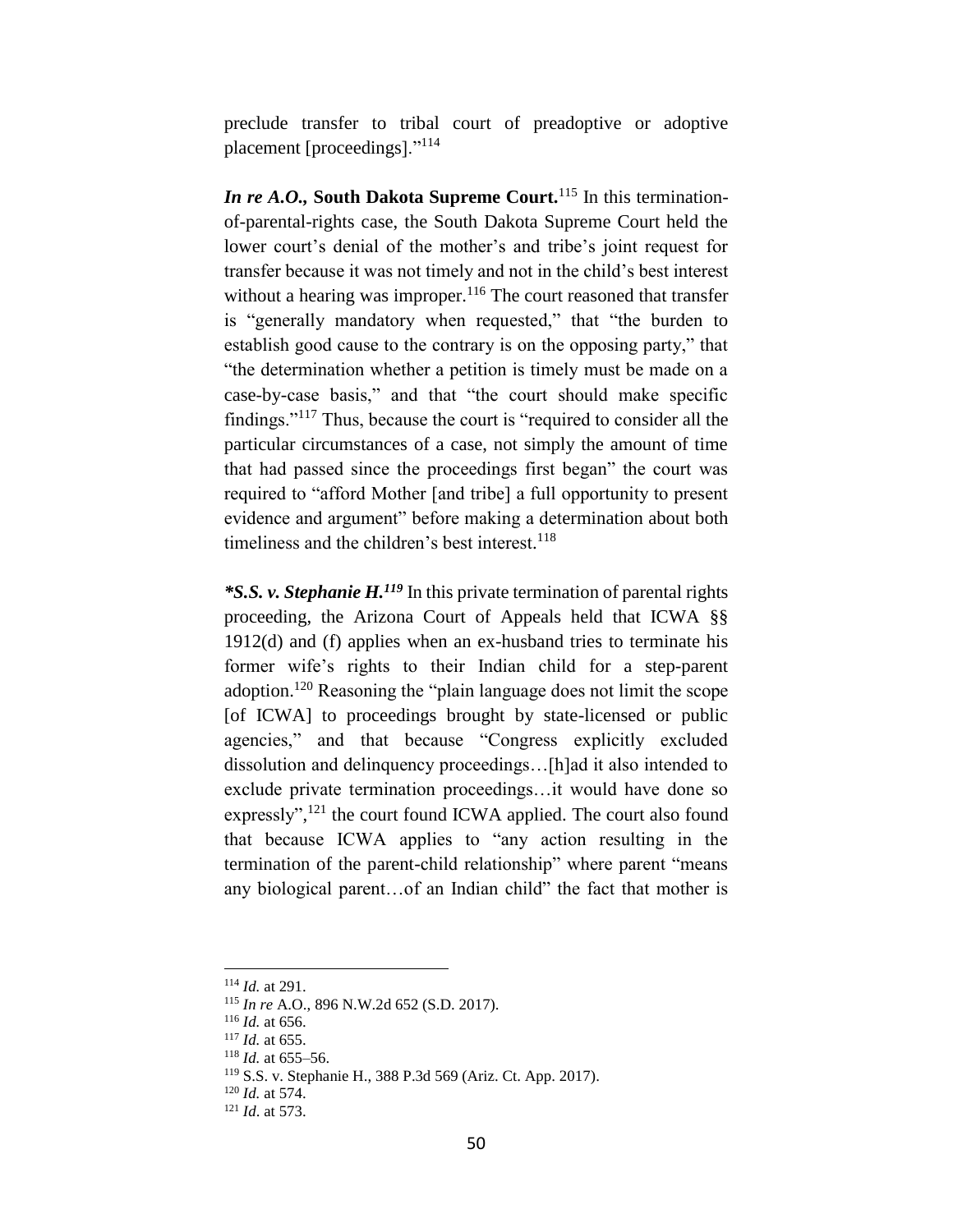non-Native is not of consequence.<sup>122</sup> This follows a long line of case law holding the same.

In applying § 1912(d) to the case, the court held "[c]onstruing ICWA broadly to promote its stated purpose, we interpret the 'active efforts' requirement of  $\S$  1912 (d) in an abandonment proceeding to include informal private initiatives aimed at promoting contact… and encouraging [a] parent to embrace his or her responsibility to support and supervise the child."<sup>123</sup> The court then explains what this may mean:

> In the abstract, "active efforts" to prevent a parent from abandoning a child might include, *inter alia*, informing the parent about the child's educational progress and interests; sending the parent photographs of the child; keeping the parent informed of irregular but significant expenses, such as medical expenses, to which the parent would be expected to contribute; and, where appropriate, inviting the parent to school and extracurricular events and allowing the child to accept communications from the parent.<sup>124</sup>

The court then found that the father—rather than assisting the mother in establishing a relationship with the children—had forbidden her from contacting him. It also found that the drug and alcohol treatment offered were active efforts, but *successful* (where section 1912(d) requires an effort to be unsuccessful).<sup>125</sup> Finally, the court dispensed with an equal protection argument in two sentences concluding both that ICWA is based on "political status and tribal sovereignty" and the requirements of ICWA in question in this case "are rationally related to the government's desire to protect the integrity of Indian families and tribes."<sup>126</sup>

The Arizona Supreme Court declined to review this case on April 18, 2017. On July 17, 2017, the children, represented by the Goldwater Institute filed a Petition for Certiorari to the United States

<sup>&</sup>lt;sup>122</sup> *Id.* at 574 (internal quotation marks omitted).

<sup>123</sup> *Id.* at 575.

<sup>124</sup> *Id.*

<sup>125</sup> *Id.* at 575–76.

<sup>126</sup> *Id.* at 576.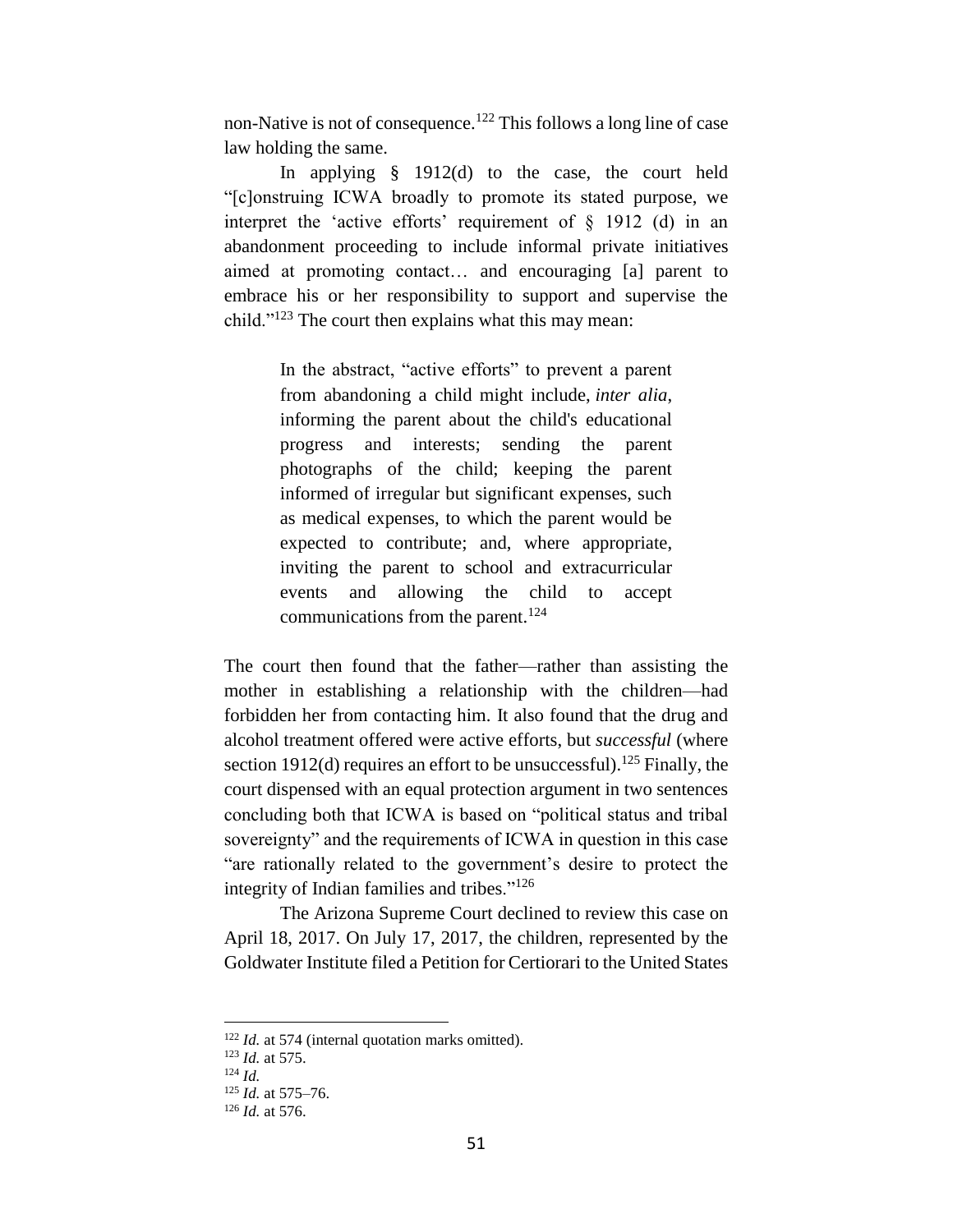Supreme Court. The Court denied the Petition on October 30, 2017. 127

# B. *Federal Cases*

Because ICWA is implemented in state court, federal cases involving the law are usually rare. However, due to a series of affirmative attacks on the law in federal court, which started in 2015, there have been seven published federal opinions (District Court, Appellate Court, and Supreme Court) over the past three years.<sup>128</sup> This article only includes decisions from 2017, but does note when a case is currently under appeal.

# **\****A.D. by Carter v. Washburn*<sup>129</sup>

In 2015, the Goldwater Institute (the Institute) filed a federal class action lawsuit challenging the constitutionality of ICWA and the revised 2016 ICWA Guidelines.<sup>130</sup> The proposed class of plaintiffs included all Native children who are in foster care in Arizona and live off reservation, all foster parents, pre-adoptive, and prospective adoptive parents who are not members of the Native child's extended family.<sup>131</sup> The Goldwater Institute argued that ICWA's transfer, active efforts, burdens of proof for removal, burdens of proof for termination of parental rights, and placement preferences provisions, violate equal protection and due process for both the children and foster and adoptive families.<sup>132</sup>

The district court held the plaintiffs lacked standing to bring the case and dismissed the case.<sup>133</sup> The court found the plaintiffs did not articulate specific injury in fact to avoid dismissal under federal standing doctrines— specifically, the plaintiffs could not provide specific facts that any of the ICWA provisions challenged specifically delayed placement, adoption, or otherwise harmed the children in foster care.<sup>134</sup> In addition, though the plaintiffs were

<sup>127</sup> S.S., et al. v. Colorado River Indian Tribes, 138 S. Ct. 380 (2017).

<sup>&</sup>lt;sup>128</sup> Data on file with the authors and journal.

<sup>129</sup> A.D. by Carter v. Washburn, No. 15-cv-01259, 2017 WL 1019685 (D. Ariz. March 16, 2017). (On appeal to the Ninth Circuit \*Carter v. Washburn, No. 17-15839.).

<sup>130</sup> Complaint for Declaratory and Injunctive Relief, A.D. v. Washburn, (D. Ariz. 2015) (No. 15-cv-01259).

<sup>131</sup> *Id.*

<sup>132</sup> *Id.*

<sup>133</sup> *A.D. by Carter*, No. 15-cv-01259, 2017 WL 1019685.

<sup>134</sup> *Id.* at \*11.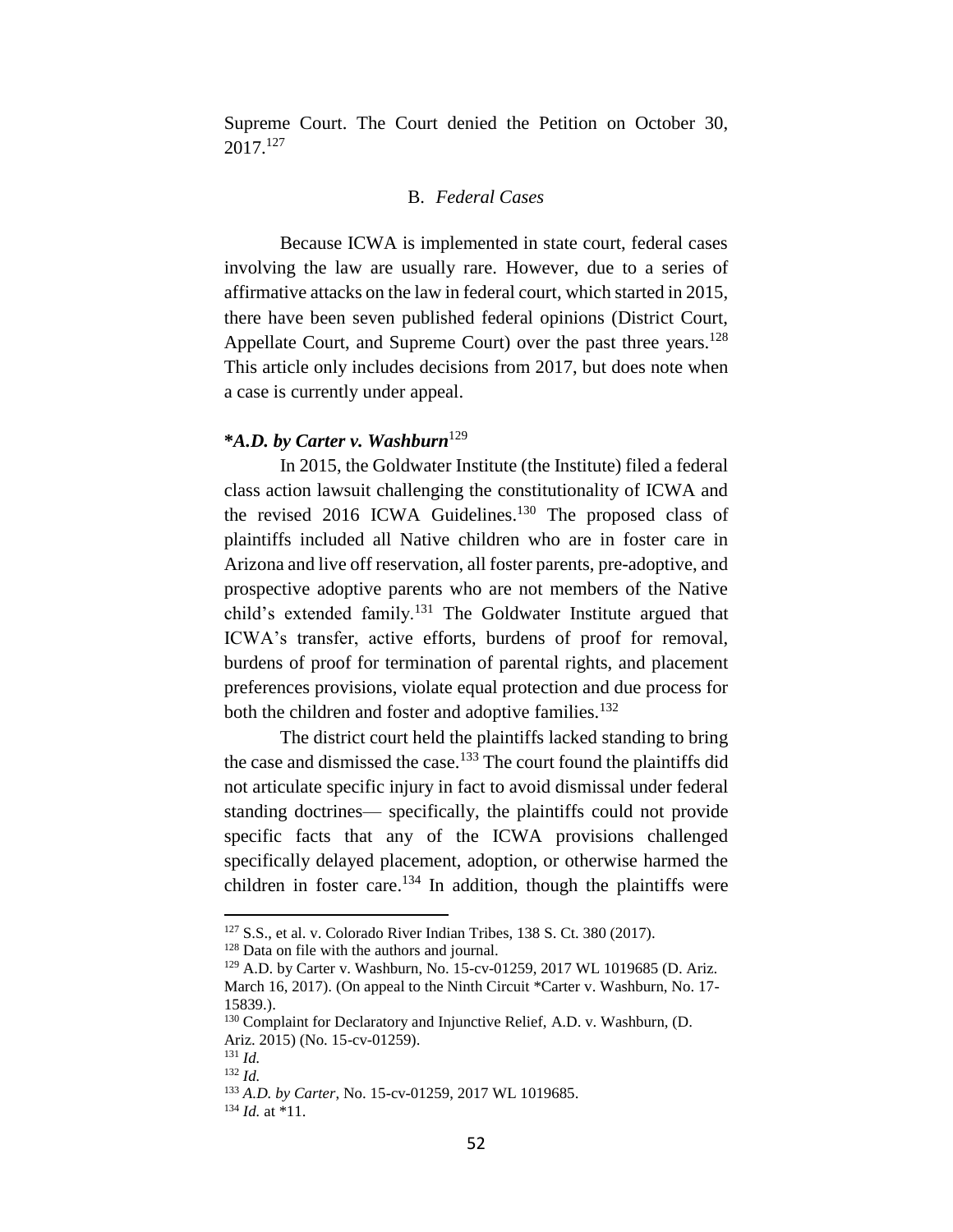allowed leave to amend, and claimed there were so many potential plaintiffs to make joinder impossible, they were unable to find any plaintiffs able to show injury in fact.<sup>135</sup> The Institute filed an appeal in the Ninth Circuit, which is briefed and awaiting oral argument. 136

# \**Doe v. Piper*<sup>137</sup> and \**Doe v. Hembree*<sup>138</sup>

In both of these cases, attorneys representing the biological parents of Indian children argued that *state* ICWA laws requiring notice to the child's tribe and the right of intervention to the tribe violated the parents' rights to privacy. Also, in both of these cases, the courts dismissed the cases as moot.

## IV. ALL REPORTED CASES

As a federal law implemented by state courts, ICWA holds a unique place in child welfare jurisprudence. Included below is a comprehensive listing of all reported 2017 state and federal cases involving the Indian Child Welfare Act. This quick reference should allow busy practitioners the opportunity to quickly find and review all new case law on any given ICWA topic that may arise in their caseload without the tedious work of searching through fifty jurisdictions and numerous topics.

This survey reinforces what ICWA practitioners know—that while the federal cases take a lot of the attention and use anecdotes to make broad anti-ICWA arguments, day-to-day ICWA practice involves family in crisis and need. A vast majority of ICWA appeals are done by parents, hoping the promise and protections of the law will help them reunify with their children. Families in poverty run a high risk of losing their children. ICWA cannot change that reality, but it can force states, and tribes, to provide tailored, useful services to those families. The federal lawsuits do nothing to address this reality, but instead try to remove a law that provides some of the few identifiable protective factors for children and families. Instead, what the lawsuits should do is shine a spotlight on a broken child welfare system, where ICWA is one of the few laws that provide *support* for families in crisis.

<sup>135</sup> *Id.*

<sup>&</sup>lt;sup>136</sup> Appellants' Opening Brief, A.D. by Carter v. Washburn (Ninth Cir. Sept. 1, 2017) (No. 17-15839).

<sup>137</sup> Doe v. Piper No. 15-cv-02639, 2017 WL 3381820 (D. Minn. Aug. 4, 2017).

<sup>138</sup> Order, Doe v. Hembree (N.D. Okla. Mar. 31, 2017) (No. 15-CV-00471).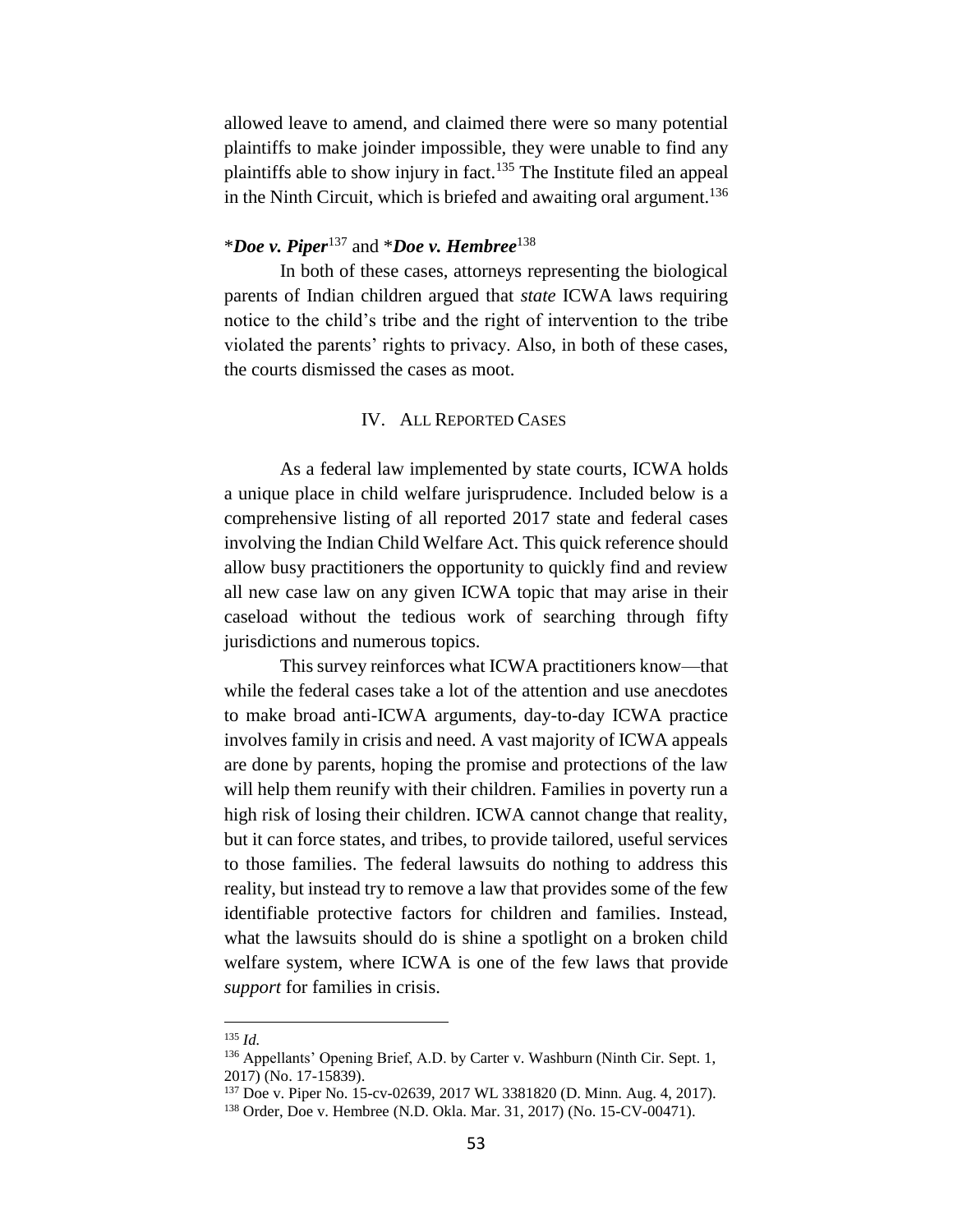# A. *State Cases*

Unreported cases and those that were reported but only to clarify the child involved was not ICWA-eligible have not been included. Those cases that involve entities who are a part of the organized efforts to dismantle ICWA (e.g., The Goldwater Institute and American Academy of Adoption Attorneys) are denoted with an asterisk "\*".

*Title*, citation

Date of Decision

Court

 $\overline{a}$ 

Named Tribe<sup>139</sup>

#### **Active Efforts**

*\*S.S. v. Stephanie H.*, 388 P.3d 569, 241 Ariz. 419 Jan. 12, 2017 Arizona Court of Appeals Colorado River Indian Tribes Arizona Supreme Court Denied Petition for Review April 18, 2017. Petition for Certiorari filed with U.S. Supreme Court July 17, 2017. Docket No: 17-95 *In re L.M.B.*, 398 P.3d 207, 2017 WL2617155 June 16, 2017 KansasCourt of Appeals Citizen Potawatomi Petition for Review filed with Kansas Supreme Court

*In re M.L.M.*, 388 P3d 1226, 283 Or App 353 Jan 11, 2017

<sup>&</sup>lt;sup>139</sup> The "named tribe" is the most specific information available in the case, and there is "reason to believe" the child might be an Indian child. Future drafts of this document will indicate whether the tribe initiated the appeal or not. An "unnamed" tribe means the tribe's name does not appear in the opinion. An "unknown" tribe means the parent does not know the tribe's name but has stated there is a tribal affiliation.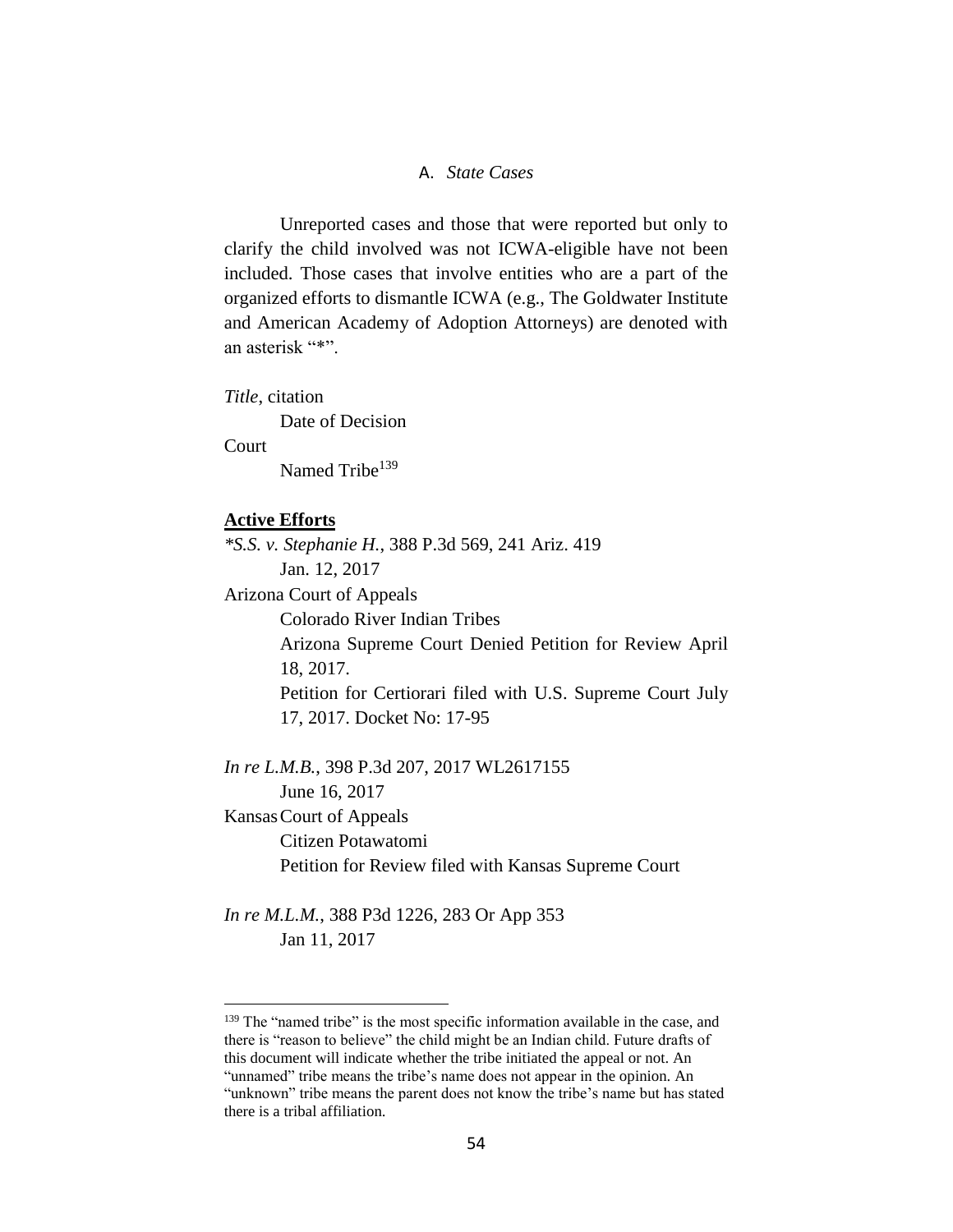Oregon Court of Appeals Choctaw Nation Petition for Review with Oregon Supreme Court Denied April 27, 2017. 395 P3d 11, 316 Or 439

#### **Child Custody Proceeding**

*In re M.R.*, 7 Cal App 5<sup>th</sup> 868, 212 Cal Rptr 3d 807 Jan. 20, 2017 California Court of Appeals 4th District Unnamed Tribe

## **Indian Custodian**

*In re E.R.*, \_\_Cal.Rptr.3d\_\_, 2017 WL 6506974 Dec. 20, 2017 California Court of Appeals 1<sup>st</sup> District Cloverdale Rancheria

## **Inquiry and Notice**

In re Breanna S., 8 Cal. App. 5<sup>th</sup> 636, 214 Cal. Rptr. 3d 98 Feb. 14, 2017 California Court of Appeals 2nd District Pascua Yaqui

*In re J.L.*, 10 Cal. App. 5<sup>th</sup> 913, 217 Cal. Rptr. 3d 201 April 5, 2017 California Court of Appeals 4th District Unknown Tribe

*In re L.L.*, 395 P3d 1209, 2017 WL 1089561 March 23, 2017 Colorado Court of Appeals Apache

*In re A.D.*, 413 P.3d 290, 2017 WL 1739170 May 4, 2017 Colorado Court of Appeals Unnamed Tribe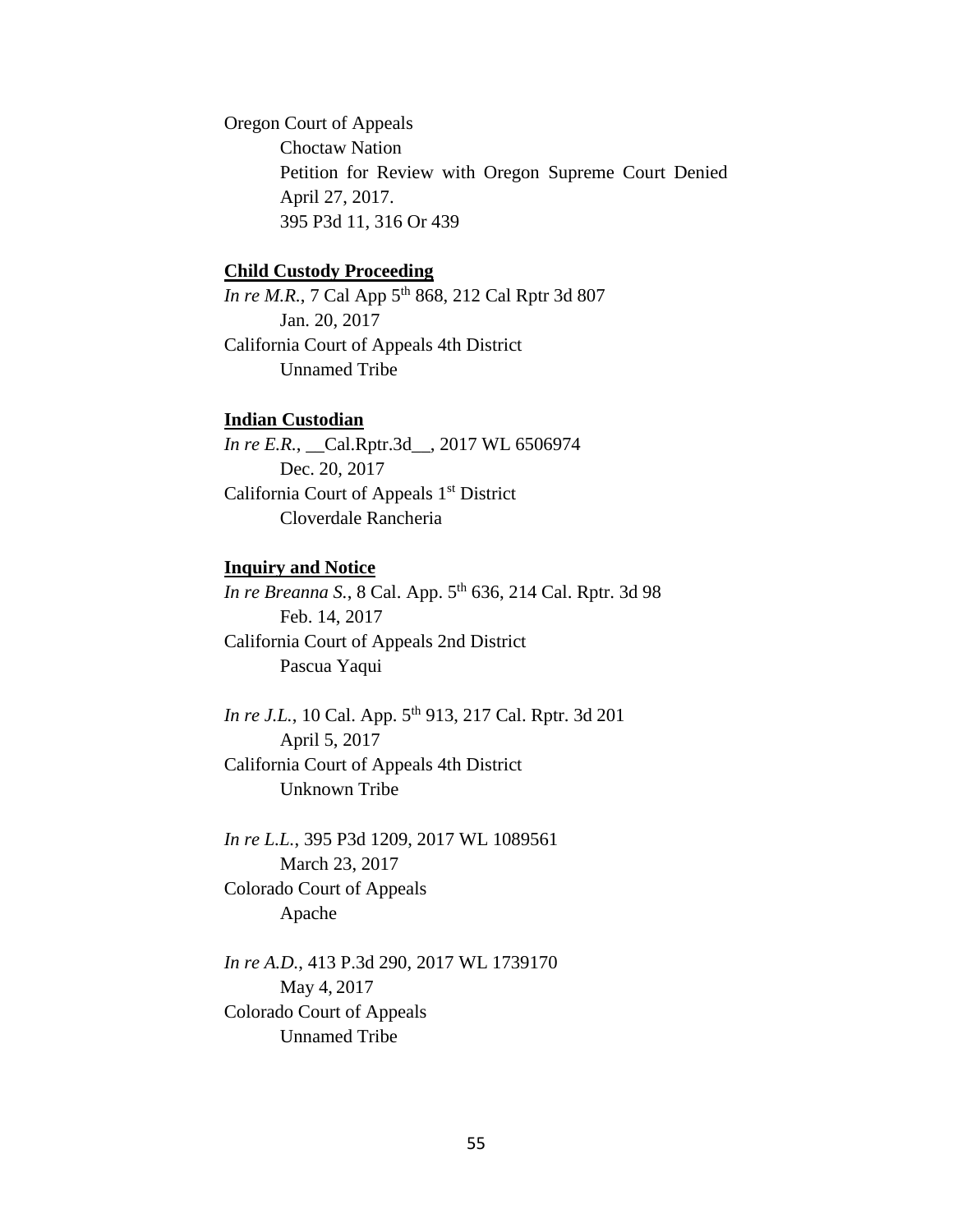*In re D.H. Jr.*, 401 P.3d 163, 2017 WL 3327067 Aug. 4, 2017 Kansas Court of Appeals Cherokee Nation

*Adoption of Uday*, 70 N.E.3d 928, 91 Mass. App. Ct 51 Feb.16, 2017 Appeals Court of Massachusetts Cherokee Nation

*In Interest of C.C.*, 2017 WL 3184319 June 30, 2017 Court of Appeals of Texas Unnamed

*In re A.G.*, 2017 WL 3085084 July 20, 2017 Ohio Court of Appeals Unnamed

*Michelle M. v. Dept. of Child Safety*, 401 P.3d 1013, 243 Ariz. 64 Aug. 31, 2017 Arizona Court of Appeals Navajo Nation/Oglala Sioux/Spirit Lake

*In re L.W.S.,* 804 S.E.2d 816, 2017 WL 3863197 Sept. 5, 2017 North Carolina Court of Appeals Cherokee Nation

*In re C.A.*, *\_\_P.3d\_\_, 2017 COA 135* Oct. 19, 2017 Colorado Court of Appeals Unnamed

*In re K.G.*, *\_\_P.3d\_\_, 2017 COA 153* Nov. 30, 2017 Colorado Court of Appeals Cherokee Nation/Choctaw Nation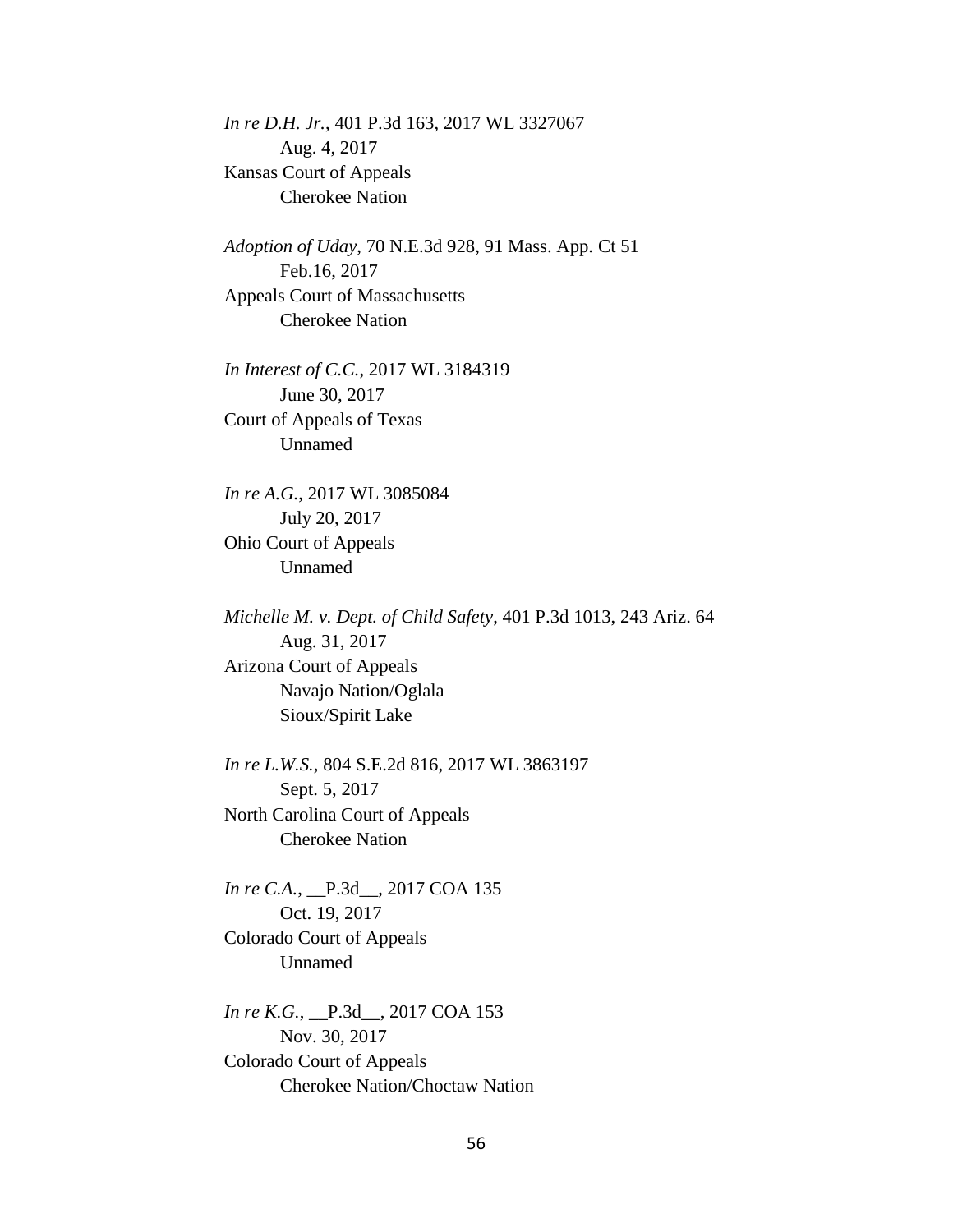## **Intervention**

*In re J.J.T.*, 2017 WL 6506405, S.W.3d \_\_ December 20, 2017 Texas Court of Appeals Navajo Nation

# **Foster Care Proceeding**

*In re L.L.*, 395 P3d 1209, 2017 WL 1089561 March 23, 2017 Colorado Court of Appeals Apache

*In re Detmer/Beaudry*, \_\_\_NW2d\_\_\_, 2017 WL 3614234 Aug. 22, 2017 Michigan Court of Appeals Sault Ste. Marie Tribe of Chippewa Indians

## **Guardianship Proceeding**

*Jude M. v. State, DHSS, OCS,* 394 P3d 543, 2017 WL 1533373 April 28, 2017 Alaska Supreme Court Unnamed Tribe

# **Paternity**

*In re B.B.*, \_\_P.3d\_\_, 2017 WL 3821741 Aug. 31, 2017 Utah Supreme Court Colorado River Sioux Tribe Stayed pending a United States Supreme Court Petition for Certiorari

# **Placement Preferences**

*In re J.J.W.*, 902 NW2d 901, 2017 WL 2491888 June 8, 2017 Michigan Court of Appeals Sault Ste. Marie Tribeof Chippewa Indians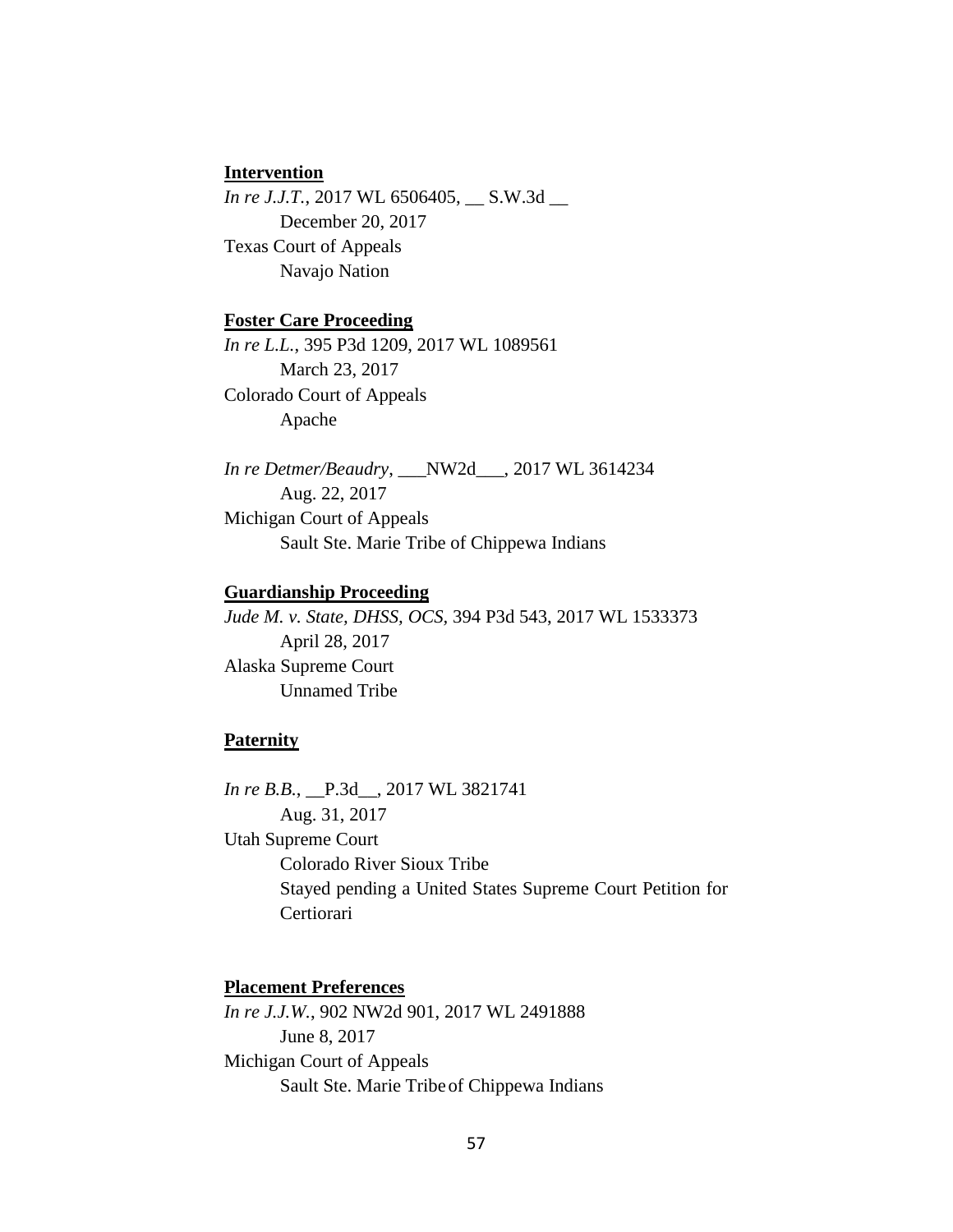*In re C.B.D.*, 387 Mont. 347, 394 P3d 202 9-May 2017 Montana Supreme Court Crow Tribe

*In re P.F.*, 405 P3d 755, 2017 WL 3668103 Aug 24, 2017 Utah Court of Appeals Cherokee Nation

## **Termination of Parental Rights**

*Bob S. v. State*, *DHHS*, *OCS*, 400 P3d 99, 2017 WL 3202761 July 28, 2017 Alaska Supreme Court Native Village of Selawik

*In re S.E.*, 527 S.W.3d 894 Sept. 12, 2017 Missouri Court of Appeals Nenana Native Village

*In re M.J.*, 2017 WL 6623390 December 28, 2017 Wisconsin Court of Appeals Lac du Flambeau of Lake Superior Chippewa

*In re A.J.B.*, 414 P.3d 552, 2017 UT App 237 December 29, 2017 Utah Court of Appeals Ute Indian Tribe

#### **Transfer**

*In re A.O.*, 896 N.W.2d 652, 2017 WL 2290151 May 24, 2017 South Dakota Supreme Court Oglala Sioux Tribe

\**Gila River Indian Community v. DCS*, 395 P.3d. 286, 242 Ariz. 277 June 13, 2017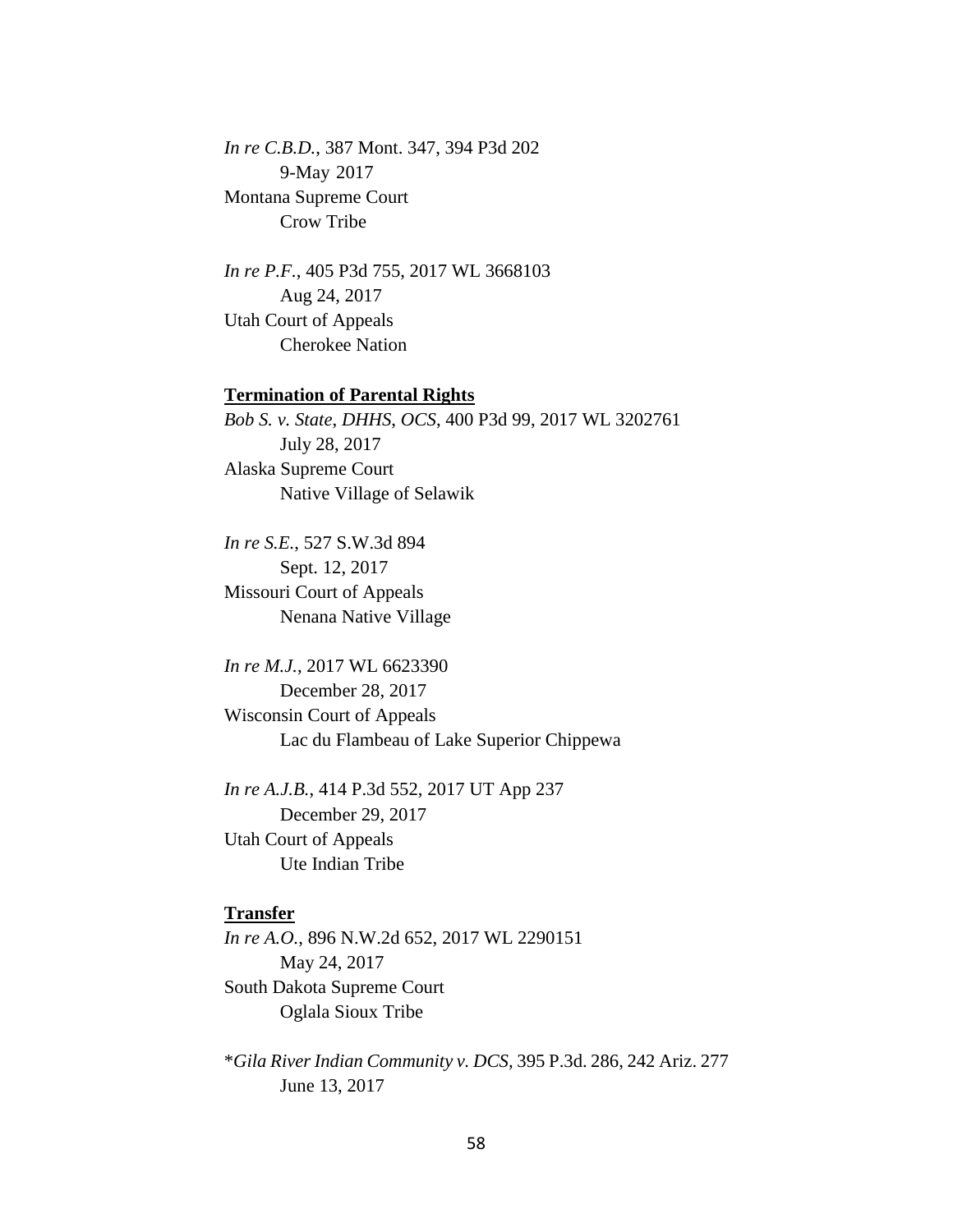Arizona Supreme Court Gila River Indian Community

## **Qualified Expert Witness**

*In re L.M.B.*, 398 P.3d 207, 2017 WL2617155 June 16, 2017 KansasCourt of Appeals Citizen Potawatomi

*Caitlin E. v. State*, *DHHS, OCS,* 399 P.3d 646, 2017 WL 2609221 Jun 16, 2017 Alaska Supreme Court Orutsaramiut Native Council

*In re D.B.*, 414 P.3d 46, 2017 COA 139 Nov. 2, 2017 Colorado Court of Appeals Navajo Nation

*In re K.S.D.,* 904 N.W. 479, 2017 ND 289 Dec. 2, 2017 North Dakota Supreme Court Cheyenne River Sioux Tribe

## **Withdrawing Consent**

*In re J.J.W.*, 902 N.W.2d 901, 2017 WL 2491888 8-Jun 2017 Michigan Court of Appeals Sault Ste. Marie Tribe of Chippewa Indians On appeal to the Michigan Supreme Court

B. *Federal Cases*

# **Constitutionality of ICWA**

\**A.D. by Carter v. Washburn*, No. 15-cv-01259, 2017 WL 1019685 (D. Ariz. March 16, 2017) Navajo Nation, Gila River Indian Community